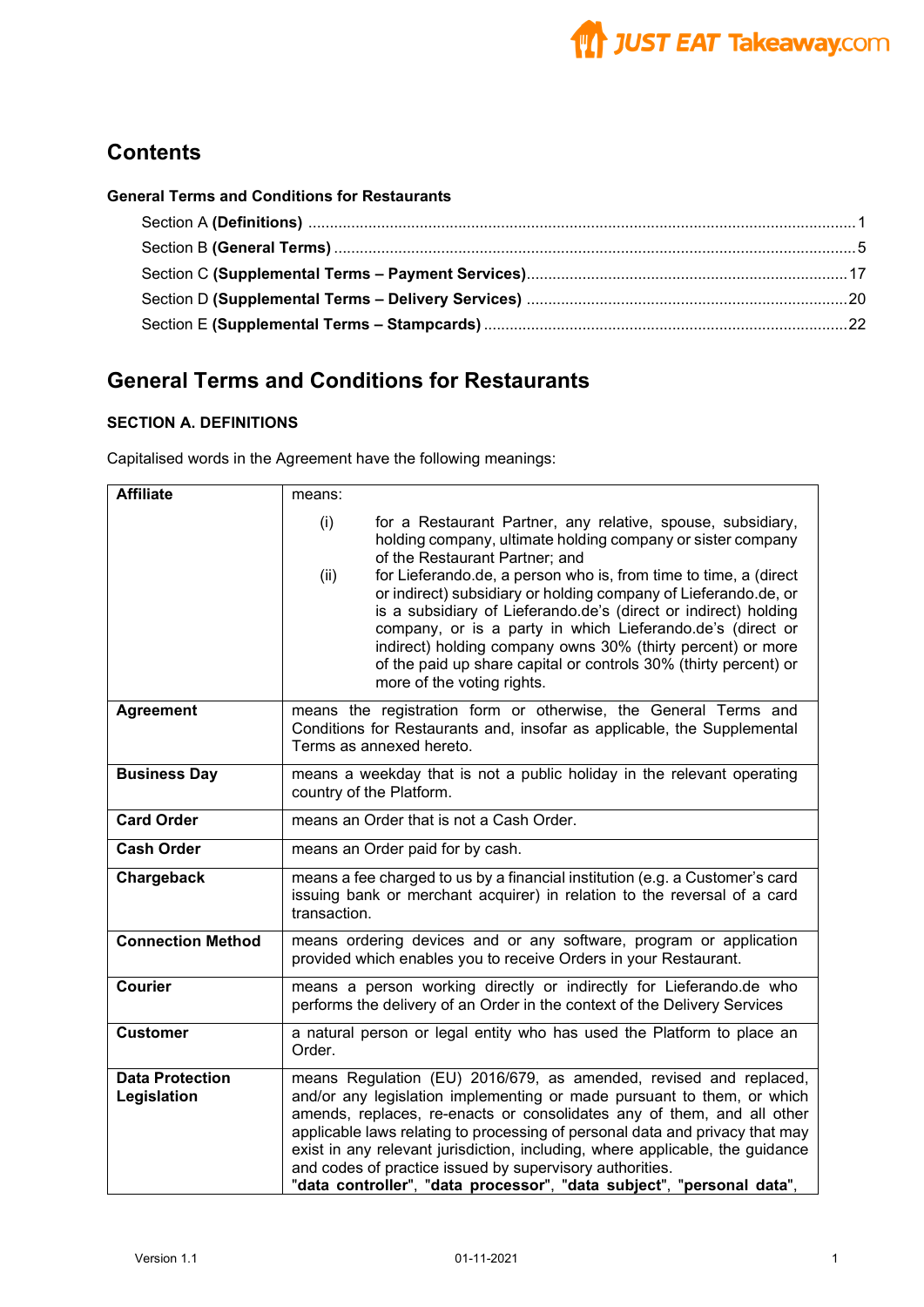

|                                      | "personal data breach", "processing", and "appropriate technical and<br>organisational measures" will be interpreted in accordance with the Data<br>Protection Legislation.                                                                                                                                                                                                                                                                                                                                                                                                                                                                                                        |
|--------------------------------------|------------------------------------------------------------------------------------------------------------------------------------------------------------------------------------------------------------------------------------------------------------------------------------------------------------------------------------------------------------------------------------------------------------------------------------------------------------------------------------------------------------------------------------------------------------------------------------------------------------------------------------------------------------------------------------|
| <b>Delivery Distance</b>             | means the distance between a Restaurant and the Customer, determined<br>solely by us based on radius and polygon.                                                                                                                                                                                                                                                                                                                                                                                                                                                                                                                                                                  |
| <b>Delivery Services</b>             | means a service provided by us to collect and deliver the Orders from your<br>Restaurant to a Customer.                                                                                                                                                                                                                                                                                                                                                                                                                                                                                                                                                                            |
| <b>Delivery Time</b>                 | means, where you arrange delivery yourself, either the delivery time<br>indicated by you via the Connection Method (with a maximum of 60<br>minutes) or the delivery time priorly indicated by the Customer and<br>confirmed by you, by which the Order will be delivered to the Customer.                                                                                                                                                                                                                                                                                                                                                                                         |
| <b>Fees</b>                          | means the commission fee, administration costs and, if applicable, other<br>fees specified on the registration form or otherwise confirmed by us in<br>writing or charged to you by us for the Services.                                                                                                                                                                                                                                                                                                                                                                                                                                                                           |
| <b>Force Majeure</b><br><b>Event</b> | means an event beyond the reasonable control of either party including but<br>not limited to strikes, lock-outs or other industrial disputes (whether<br>involving the workforce of the party or a third party), failure of a material<br>utility service or transport network, act of God, war, riot, act of terrorism,<br>civil commotion, epidemic or pandemic, malicious damage by a third party,<br>compliance with any law or governmental order, rule, regulation or direction<br>by a third party, material accident, cyber-attacks, breakdown of plant or<br>machinery, fire, weather phenomena (e.g.: lightning, ice, flooding, heavy<br>snowfall) or capacity problems. |
| <b>Foundation</b>                    | means Stichting Derdengelden Takeaway.com, a foundation incorporated<br>under Dutch law, established in (1011 DK) Amsterdam at Oosterdoksstraat<br>80 and registered in the Commercial Register of the Chamber of<br>Commerce under number 64593932.                                                                                                                                                                                                                                                                                                                                                                                                                               |
| Goods                                | means the dishes, menu items and products offered by your Restaurant.                                                                                                                                                                                                                                                                                                                                                                                                                                                                                                                                                                                                              |
| <b>Gross Order Value</b>             | means the total amount charged by you to the Customer for an Order<br>including the value of the Goods, any delivery charges levied by you and<br>any applicable taxes. To be clear, where we provide Delivery Services, we<br>will levy the delivery charges to the Customer and such charges will not<br>form part of the Gross Order Value.                                                                                                                                                                                                                                                                                                                                     |
| <b>IPRs</b>                          | mean any and all intellectual property rights of any nature anywhere in the<br>world whether registered, unregistered, registrable or otherwise, including<br>any Trademark.                                                                                                                                                                                                                                                                                                                                                                                                                                                                                                       |
| <b>KYC Information</b>               | means all documents and data required by Lieferando.de in compliance<br>with know-your-customer obligations pursuant to the Dutch Money<br>Laundering and Terrorist Financing Prevention Act, the Dutch Sanctions<br>Act and the EU Directive on the prevention of the use of the financial<br>system for the purposes of money laundering or terrorist financing and the<br>applicable Sanctions List, all as amended from time to time.                                                                                                                                                                                                                                          |
| <b>Platform</b>                      | means any of the Lieferando.de websites and its affiliated websites, mobile<br>applications and ordering platforms, including Restaurant Websites.                                                                                                                                                                                                                                                                                                                                                                                                                                                                                                                                 |
| Order                                | means an order for Goods placed by a Customer via the Platform.                                                                                                                                                                                                                                                                                                                                                                                                                                                                                                                                                                                                                    |
| <b>Payment Partner</b>               | means a Restaurant that receives the Payment Services.                                                                                                                                                                                                                                                                                                                                                                                                                                                                                                                                                                                                                             |
| <b>Payment Services</b>              | means collecting and securing on your behalf payments from Customers<br>and transferring these payments to you, Lieferando.de or TP; as well as<br>the managing and processing of refunds on your behalf.                                                                                                                                                                                                                                                                                                                                                                                                                                                                          |
| <b>Premises</b>                      | means the physical premises at which the Restaurant operates.                                                                                                                                                                                                                                                                                                                                                                                                                                                                                                                                                                                                                      |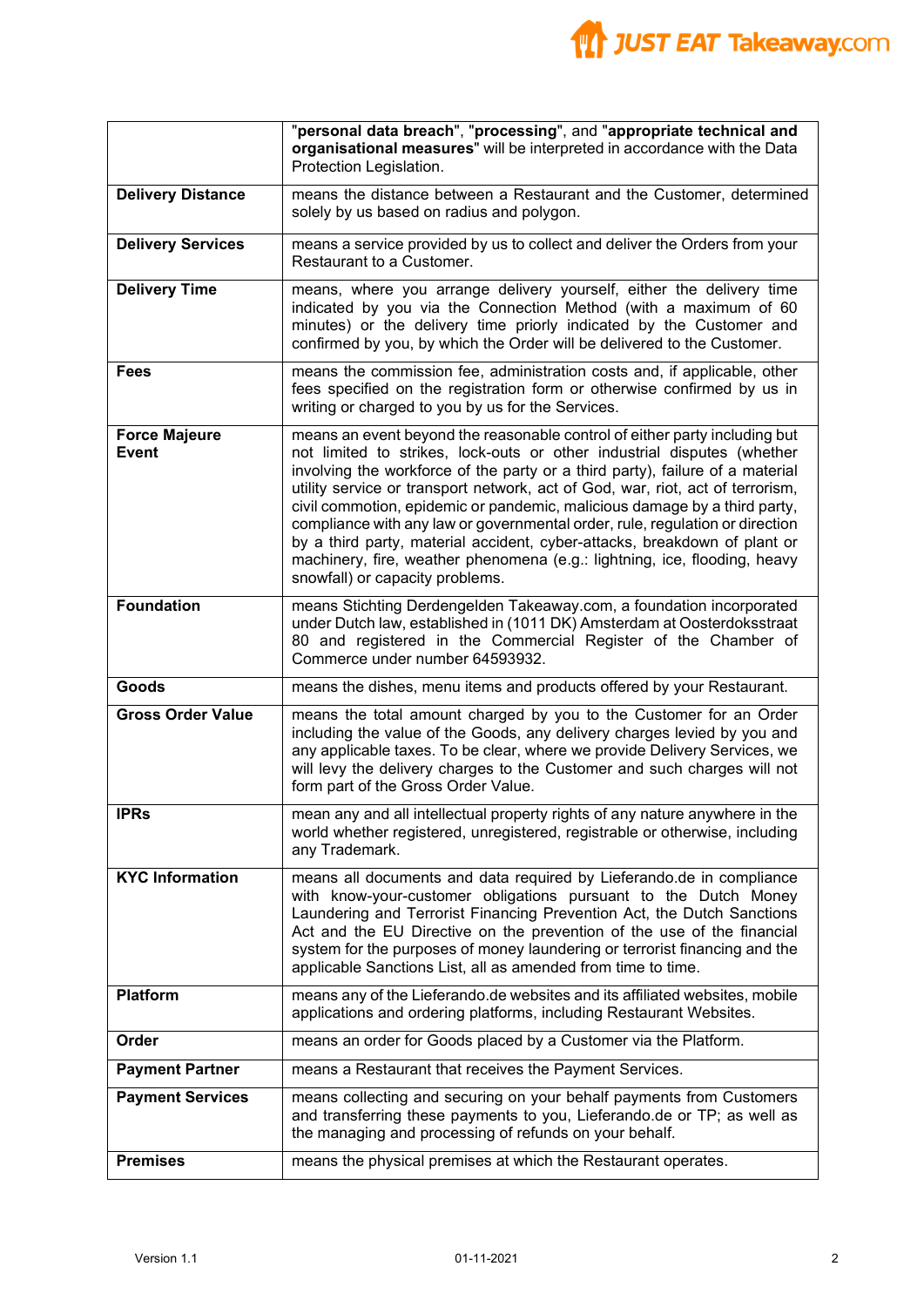

| <b>Preparation Time</b>                 | means, where we have agreed to procure the Delivery Services, either the<br>preparation time indicated by you via the Connection Method (with a<br>maximum of 45 minutes) or the delivery time priorly indicated by the<br>Customer minus 15 minutes and confirmed by you, by which the Order will<br>be ready for pick-up by a Courier.                                                                                                                                                                                |
|-----------------------------------------|-------------------------------------------------------------------------------------------------------------------------------------------------------------------------------------------------------------------------------------------------------------------------------------------------------------------------------------------------------------------------------------------------------------------------------------------------------------------------------------------------------------------------|
| <b>Restaurant</b>                       | means a restaurant from which food, drinks and other goods are prepared<br>pursuant to Orders placed by Customers via the Platform.                                                                                                                                                                                                                                                                                                                                                                                     |
| <b>Restaurant</b><br><b>Information</b> | means the information about your Restaurant and includes KYC<br>Information, the information about your Goods, menu, address, opening<br>hours, delivery radius and contact details, and may, at our request, include<br>a complete set of records to trace the supply chain of all Goods and<br>services you provide.                                                                                                                                                                                                  |
| <b>Restaurant Portal</b>                | means the online portal http://restaurants.lieferando.de and<br>any<br>accompanying tools and services available for the Restaurant.                                                                                                                                                                                                                                                                                                                                                                                    |
| <b>Restaurant Website</b>               | means a website created by us, related to a Restaurant, with a domain<br>name determined by us.                                                                                                                                                                                                                                                                                                                                                                                                                         |
| <b>Same Price</b><br><b>Guarantee</b>   | means your guarantee that the prices, discounts and special offers you<br>provide in respect of Goods and services offered by you on the Platform<br>(including any delivery charges and minimum order values set by you) are<br>the same as Goods and services ordered via your own channels.                                                                                                                                                                                                                          |
| <b>Sanction Lists</b>                   | means overviews of sanctioned countries, persons and entities and issued<br>by organisations such as the United Nations, European Union or by<br>national authorities in the EU member states in which TP provides the<br>Payment Services.                                                                                                                                                                                                                                                                             |
| <b>Services</b>                         | has the meaning given in Clause 2.1                                                                                                                                                                                                                                                                                                                                                                                                                                                                                     |
| <b>Stampcard</b><br>Program             | means the award program, which allows Customers to collect stamps<br>awarded by a participating Restaurant on a Stampcard. The Customer<br>earns a Stampcard Voucher (at the cost of a participating Restaurant) once<br>the Stampcard is full, which is redeemable when placing an Order with the<br>participating Restaurant.                                                                                                                                                                                         |
| <b>Stampcard Voucher</b>                | means a restaurant-specific voucher awarded to the Customer for a full<br>Stampcard, with a value of 10% of the Gross Order Value, minus delivery<br>costs, of the five Orders for which the Stamps were collected.                                                                                                                                                                                                                                                                                                     |
| <b>Statement</b>                        | means a statement of amounts owed between you and us relating to the<br>previous week (being Monday to Sunday inclusive).                                                                                                                                                                                                                                                                                                                                                                                               |
| Lieferando.de                           | means yd. yourdelivery GmbH, a private limited liability company<br>incorporated under German law, having its registered office at Cuvrystr.<br>Str.<br>54<br>Schlesische<br>50,<br>52,<br>34,<br>10997 Berlin and registered in the Commercial Register of Amtsgericht<br>Berlin-Charlottenburg under number HRB 118099, acting for itself and on<br>behalf of any corporate entity or person that controls, are controlled by or<br>under the common control, directly or indirectly, with Takeaway.com Group<br>B.V. |
| Lieferando.de<br>Administration         | means the books and records of Lieferando.de.                                                                                                                                                                                                                                                                                                                                                                                                                                                                           |
| Tip                                     | means the amount paid by a Customer intended for the courier delivering<br>the Order.                                                                                                                                                                                                                                                                                                                                                                                                                                   |
| ΤP                                      | means Takeaway.com Payments B.V., a private company with limited<br>liability incorporated under Dutch law, established in (1011<br>DK)<br>Amsterdam at Oosterdoksstraat 80 and registered in the Commercial<br>Register of the Chamber of Commerce under number 67982778.                                                                                                                                                                                                                                              |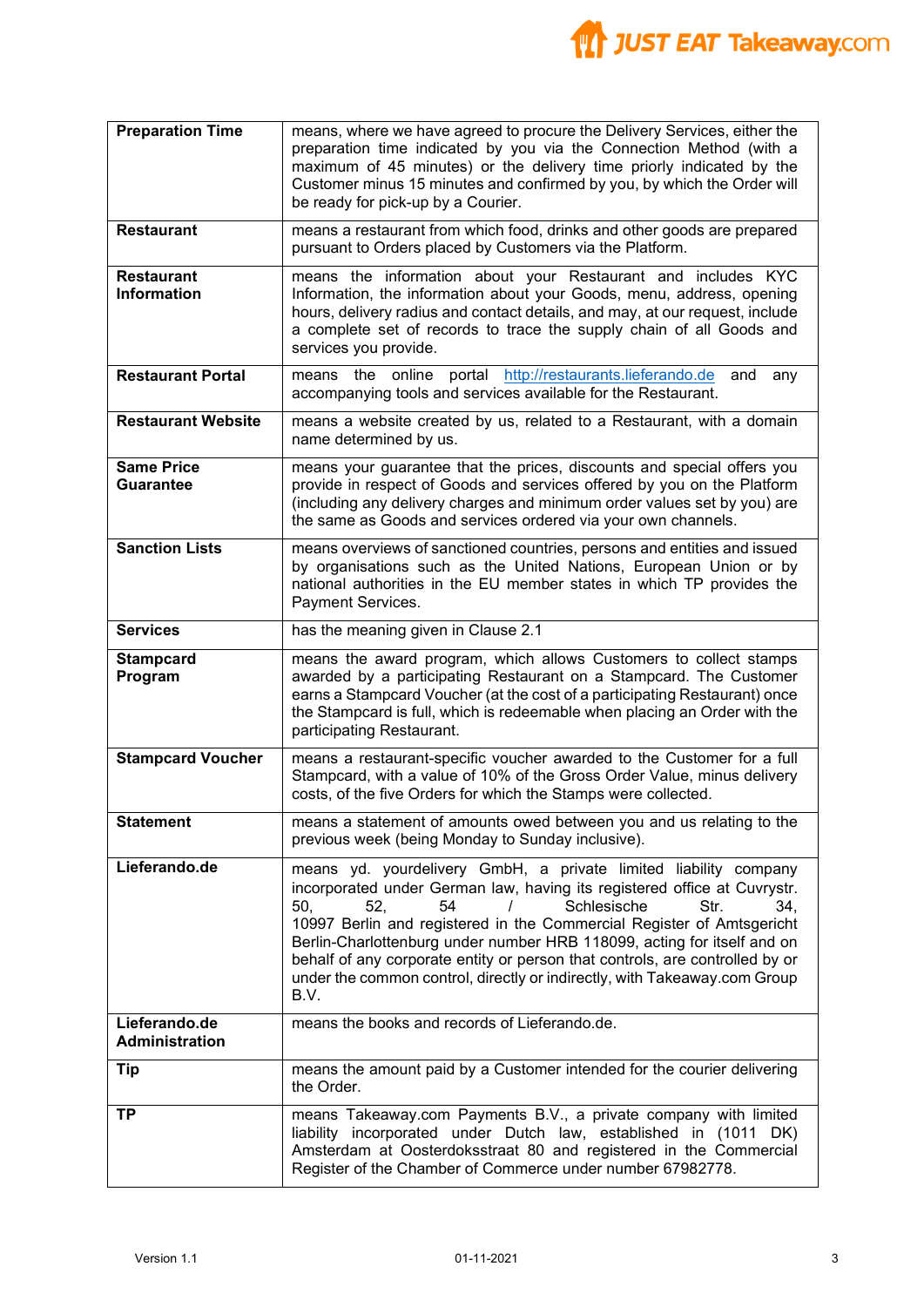

| <b>Trademark</b> | means the words "Lieferando.de", "Takeaway.com", the House Logo, and<br>any other registered or unregistered trademarks and logos used by us or  |
|------------------|--------------------------------------------------------------------------------------------------------------------------------------------------|
|                  | any Affiliates, separately and in combination (whether registered or not),<br>and references to "our Trademark" are references to the Trademark. |

These General Terms and Conditions for Restaurants apply between you and Lieferando.de (**"us**" or **"we**"). The term "**you**" or "**Payment Partner**" means you individually or the entity you represent in accepting the Agreement.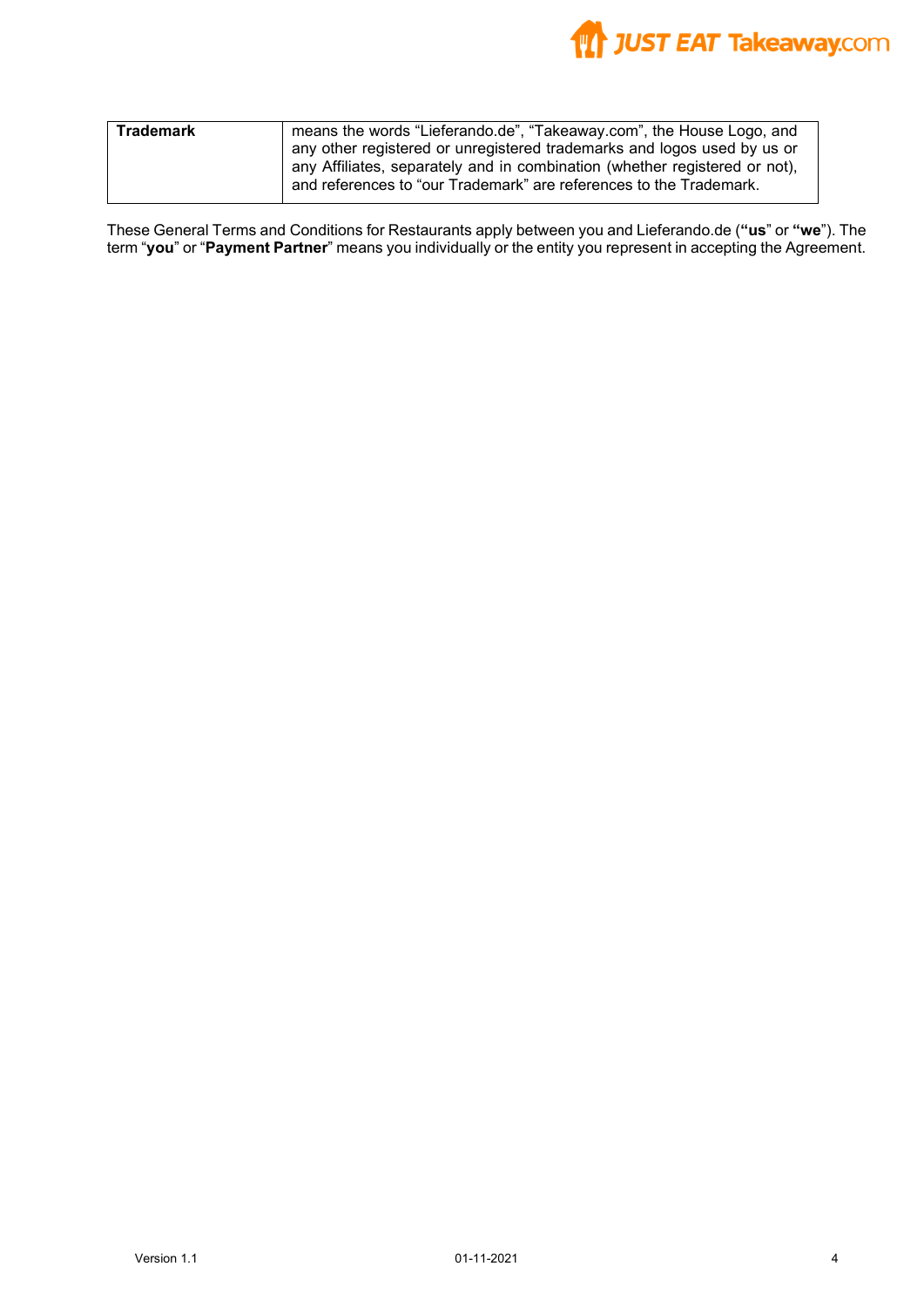

# **SECTION B. GENERAL TERMS**

#### **1. INTERMEDIARY ROLE**

- 1.1. We provide the Services to you, as a result of which legally binding contracts for the sale of Goods to Customers will be concluded. Our role in the conclusion of these contracts is that of an intermediary on your behalf; we are not a party thereto.
- 1.2. You recognize and acknowledge that Lieferando.de also represents and acts on behalf of other restaurants or professionals that may be your direct competitors.

#### **2. OUR OBLIGATIONS**

- 2.1. We will provide to you:
	- (a) an order processing service which enables Customers to place Orders at your Restaurant via the Platform;
	- (b) the Payment Services as specified in Section C (Supplemental Terms *Payment Services*) for all Card Orders made on the Platform;
	- (c) the Delivery Services as specified in Section D (Supplemental Terms *Delivery Services*) where we have agreed to procure the Delivery Services;
	- (d) the Stampcard Program as specified in Section E (Supplemental Terms *Stampcards*) where you have indicated to participate in the Stampcard Program;
	- (e) the Connection Method you choose to be installed at your Restaurant to enable you to receive Orders; and

(f) other services as may be agreed from time to time,

- (together, the "**Services**")
- 2.2. We will do the following for you:
	- (a) provide reasonable training to enable you to use the Connection Method;
	- (b) provide you with access to restaurant support services;
	- (c) where appropriate, replace or repair any Connection Method as Lieferando.de deems necessary; and
	- (d) manage, process and collect on each Restaurant's behalf any necessary refunds for Orders which are to be paid to Customers in accordance with our refund policy.
- 2.3. We will charge you the Fees that are specified in the registration form or otherwise.

#### **3. MARKETING**

- 3.1. In order to promote your Restaurant, you agree that we will use your name, logo, Restaurant Information and other intellectual property for the purpose of marketing activities during and after the Term. Specifically, we may:
	- (a) unless you advise us otherwise, engage in search engine optimisation and search engine marketing to promote your Restaurant on the Platform using your brand name or other keywords relating to your Restaurant, and display your brand name or menu in search results (including on online maps) or by adding links to the Platform in search engine results for your brand;
	- (b) create, register and promote a Restaurant Website using your brand, menu and logo, and with a domain name using your brand. We will own that domain name and all intellectual property rights related to the Restaurant Website (with the exception of your brand, menu and logo).
	- (c) link the Restaurant Website, or any other online assets controlled by you (such as Google My Business pages) to the Platform to enable customers to place Orders;
	- (d) include your Restaurant in promotional activity through several marketing channels (physical and digital), including (third-party) affiliated platforms, and will use your approved logo and Restaurant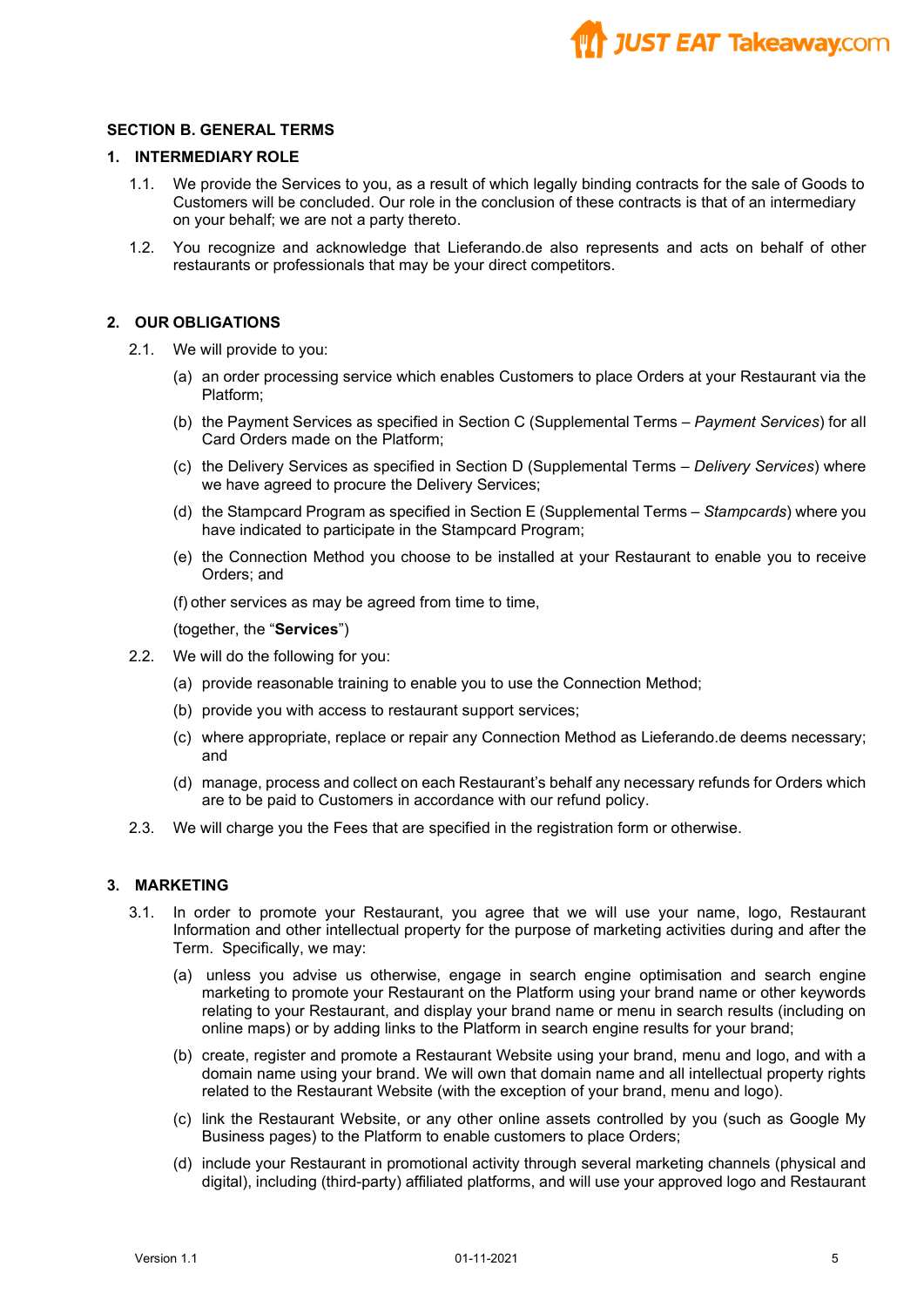

Information in these activities; and

(e) provide you with various marketing collateral and guidelines on how you may use this collateral to promote your business and your association with us.

From time to time, we may send you direct marketing communications relating to our products or services. You can opt-out from this marketing at any time by unsubscribing from the email.

#### **4. REVIEWS**

We may display on the Platform ratings and comments ("**Reviews**") provided by Customers regarding the Restaurant or an Order. We have no responsibility or liability to you for any Reviews, and we will only remove<br>
or edit Reviews where the reviews are, in our view, unreasonably defamatory or unreasonably defamatory or otherwise objectionable. We will only do so in accordance with applicable legislation. You will not yourself post, cause or allow any other party to post any Reviews about your own Restaurant that are misleading, deceptive, fraudulent or which otherwise breach any guidelines for Reviews published by us.

#### **5. RANKING PARAMETERS**

We use various ranking parameters on the Platform to determine the order and prominence in which restaurants and Goods appear in search results in response to a Customer's search. In order to help you understand how they function, we have set out details and a description of the main ranking parameters that we use at<http://restaurants.lieferando.de/ranking-parameters> in detail and description also forms part of this Agreement.

# **6. DIFFERENTIATED TREATMENT**

We may charge different restaurants differing Fees or Fee structures dependent on various factors. We do this as it is part of operating a commercial business across a range of restaurant partners.

# **7. REGISTRATION TO THE PLATFORM**

- 7.1 You can register to the Platform by submitting a completed registration form to us including all specified documents and KYC Information. Any Agreement for the provision of the Services is subject to Lieferando.de having confirmed the receipt and approval of the KYC Information and the Restaurant registration.
- 7.2 We can refuse a request for the registration of a Restaurant at our sole discretion.
- 7.3 You may only register a maximum of one (1) Restaurant on the Platform per address, regardless of whether there are physically separated (operational) kitchens on the Premises.
- 7.4 By registering to the Platform, you guarantee that you are not bankrupt, nor under insolvency or restructuring procedures, that no moratorium of payments has been granted and that you are not subject to investigation or prosecution by any authority.
- 7.5 After the acceptance and complete processing of a registration, we will provide you with access to the Restaurant Portal. In the Restaurant Portal, we will publish information relevant to you, such as the processed Orders, Card Orders, Payments owed and invoices.
- 7.6 From time to time, we shall check all Restaurants and their owners against the Sanctions Lists and will perform a client due diligence assessment. If you or your owners are present on one of these lists or if, on the basis of the client due diligence assessment, we otherwise determine that the services cannot be performed, we may restrict, suspend, or terminate part of, the Services, or terminate this Agreement, in accordance with Clause 14.1 or 14.3 (as applicable).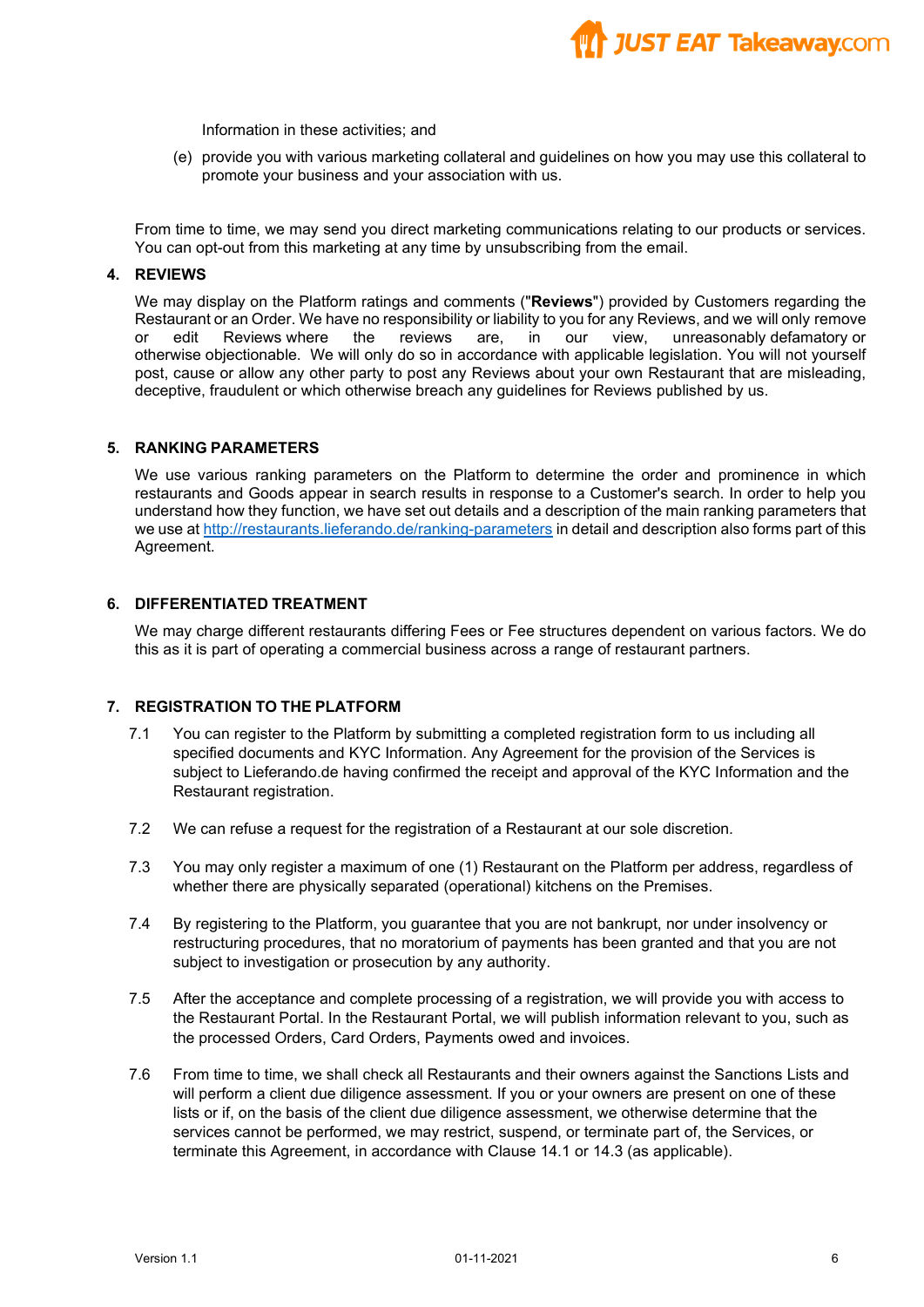

7.7 Access to the Restaurant Portal is personal and confidential. You must at all times keep your log-in credentials and authentication methods confidential and secure and must only provide access to the Restaurant Portal to your authorised employees or representatives. You are at all times responsible for your use of the Restaurant Portal and any use of your accounts and the settings of your accounts on the Restaurant Portal. Any actions on your Restaurant Portal account will be deemed by us to be authorised activity on behalf of your Restaurant.

## **8. YOUR OBLIGATIONS**

#### **Obligations to Lieferando.de**

- 8.1. You must supply the Restaurant Information that we request, and you must ensure that the Restaurant Information is always accurate and kept up to date. The Restaurant Information you provide will be reproduced and displayed to Customers on the Platform and/or search engines (e.g. Google) for the purposes of marketing activities. We reserve the right to correct any obvious spelling or formatting errors in the Restaurant Information being reproduced, but you retain full responsibility for ensuring the accuracy of this Restaurant Information and for ensuring that it is up to date at all times.
- 8.2. Where appropriate and possible, you are authorized to make changes to certain parts of the Restaurant Information and manage your listing on the Platform yourself. We do not undertake to check and are not responsible or liable for checking Restaurant Information provided or changes made and you remain at all times fully responsible and liable for any Restaurant Information provided or changes made, the accuracy and completeness of Restaurant Information and compliance of Restaurant Information with all applicable laws and regulations in this regard, including (but not limited to) any requirements related to alcohol, food safety, allergens and additives and other requirements as documented in the Agreement. Where it is not possible or authorized to make such changes yourself, you must communicate changes to the Restaurant Information to us at least fourteen (14) days before they are scheduled to take effect, so that we can process the amended Restaurant Information as displayed on the Platform.
- 8.3. You may not include any links to third party websites or advertisements on the Platform and will not use SEA (Search Engine Advertising) and/or similar services using the Trademarks without our explicit consent.
- 8.4. You must promptly provide us with accurate and complete details of any allergens in your food in accordance with applicable laws and standards. We may also require you to provide further information including the ingredient list for each menu item. We will include the allergen information you provide on the Platform. You are responsible for ensuring that all allergen information you provide (both to us for inclusion on the Platform and directly to any Customers or customer services contacting you to request details relating to the Goods) is entirely accurate, complete and up to date in relation to food items being prepared for your Restaurant at that time. Customers may be directed to contact you (or we may contact you on behalf of Customers) with any questions regarding allergens. We do not undertake to check and are not liable for checking allergen information on your behalf.
- 8.5. You must immediately inform us if any food inspection authority or any other authority establishes an offence by you or your employees under applicable foodstuff legislation or any other legislation or regulations.
- 8.6. If a Customer complains to us about an Order or your delivery and we give you details of the complaint, you must respond to the Customer as soon as possible and act reasonably and cooperate with that Customer and us to reach a prompt resolution.
- 8.7. You may not use any marketing materials containing logos/branding of our competitors in connection with fulfilling any Orders.
- 8.8. If we have incurred costs as a result of a complaint about your Goods, services or conduct (including where you have rejected an Order), you will be obliged to reimburse us in full for those costs.
- 8.9. You must keep the Connection Method in good working condition and return any physical device to us at the end of this Agreement, unless you have purchased the device. If it is not returned, or if it is damaged, we may charge you for the reasonable costs of repairing or replacing it.
- 8.10. The Connection Method software always remains our property, or that of our licensors. We may upgrade or alter the Connection Method hardware or Connection Method software at any time, and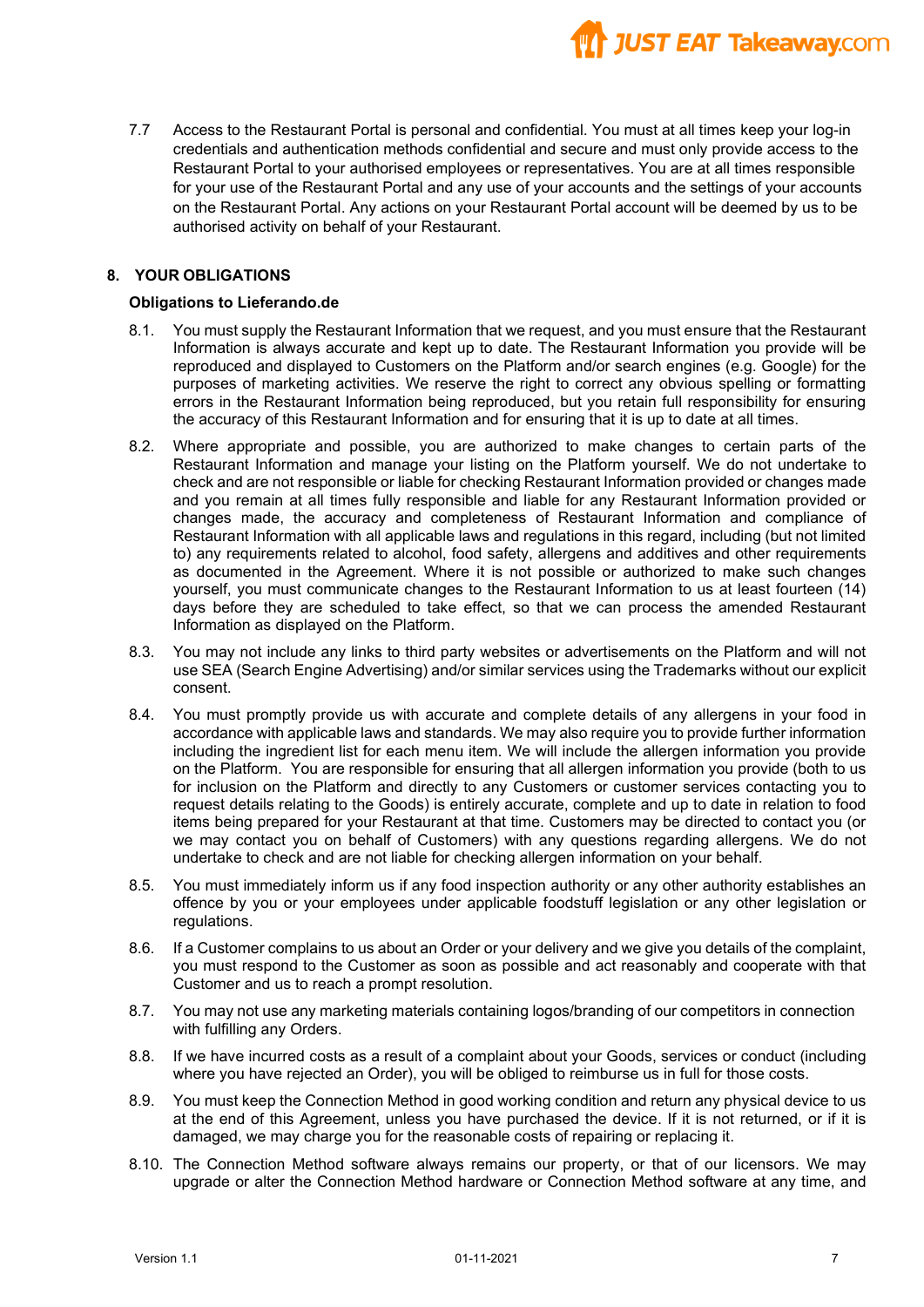

we may remotely access the Connection Method software at any time for any lawful reason, in particular to update the software or to perform software maintenance. You are authorised to use this software in accordance with any end-user licence which we give you notice of from time to time. You must not reverse engineer, decompile, disassemble, reproduce or otherwise misuse the Connection Method software.

- 8.11. If the Connection Method contains a SIM card, you must ensure that it is only used in connection with this Agreement. We may invoice you for any costs incurred by us which we believe result from the SIM card being used for any other reason.
- 8.12. During the Term, you must not:
	- (a) operate your business in a manner which is, harmful to our business, goodwill or reputation;
	- (b) engage in any act or omission which is harmful to our business, goodwill or reputation; or
	- (c) do or say anything derogatory that might bring us into disrepute or adversely affect our reputation.
	- (d) behave in an indecent or unrespectful manner towards customers, our employees or suppliers;

If you are in breach of this Clause 8.12, we may restrict, suspend, or terminate part of, the Services, or terminate this Agreement, in accordance with Clause 14.1 or 14.3 (as applicable).

#### **Same Price Guarantee**

- 8.13. During the term, you must apply the Same Price Guarantee. If you breach the Same Price Guarantee, the price difference between the price as listed on the Platform and the price charged outside the Platform is:
	- i. billed to you by us; and
	- ii. reimbursed by us to the Customer by providing a voucher.

You will immediately adjust the prices, discounts or otherwise on the Platform to match those on your own website and menu. We may also adjust your prices, discounts or otherwise on the Platform to match those on your own website and menu.

#### **Obligations to Customers**

- 8.14. You will prepare, handle and package the Goods ordered by Customers on the Premises and with all reasonable care and skill, making sure that the Goods are:
	- (a) safe to eat;
	- (b) of the standard expected;
	- (c) hygienically made, packaged, transported (if applicable) and stored;
	- (d) labelled correctly; and
	- (e) made in accordance with additional reasonable instructions provided by the Customer;
	- (f) made with the correct ingredients as communicated to Customers.
- 8.15. You acknowledge and agree that once a Customer has placed an Order via the Platform, a contract for the supply of Goods has been created between you and the Customer, and you must fulfil an Order placed by a Customer in accordance with the Order details. If you do not prepare and deliver (where you are responsible for the delivery) an Order you receive within a reasonable timeframe - where delivery within a maximum of one hour from expiration of the Delivery Time is considered reasonable - or if you otherwise fail to comply with your obligations under this Agreement, we may take any reasonable action we see fit (including refunding the Customer on your behalf and at your expense) in order to mitigate a negative customer experience.
- 8.16. You must use your best efforts to be available to accept, and in fact accept, all Orders received from us and to be contacted via email and telephone during your opening hours. If you are unable to fulfil Orders, you must change your status to 'offline' so Customers cannot place Orders. If you cannot fulfil an Order, you must advise us as soon as possible so that we can inform the Customer. If you cannot provide one or more menu items contained in an Order, you must inform the Customer within ten (10) minutes after receiving the Order and offer the Customer a reasonable alternative. Non-compliance with Clauses 8.14, 8.15 or 8.16 gives us the right to suspend provision of Services.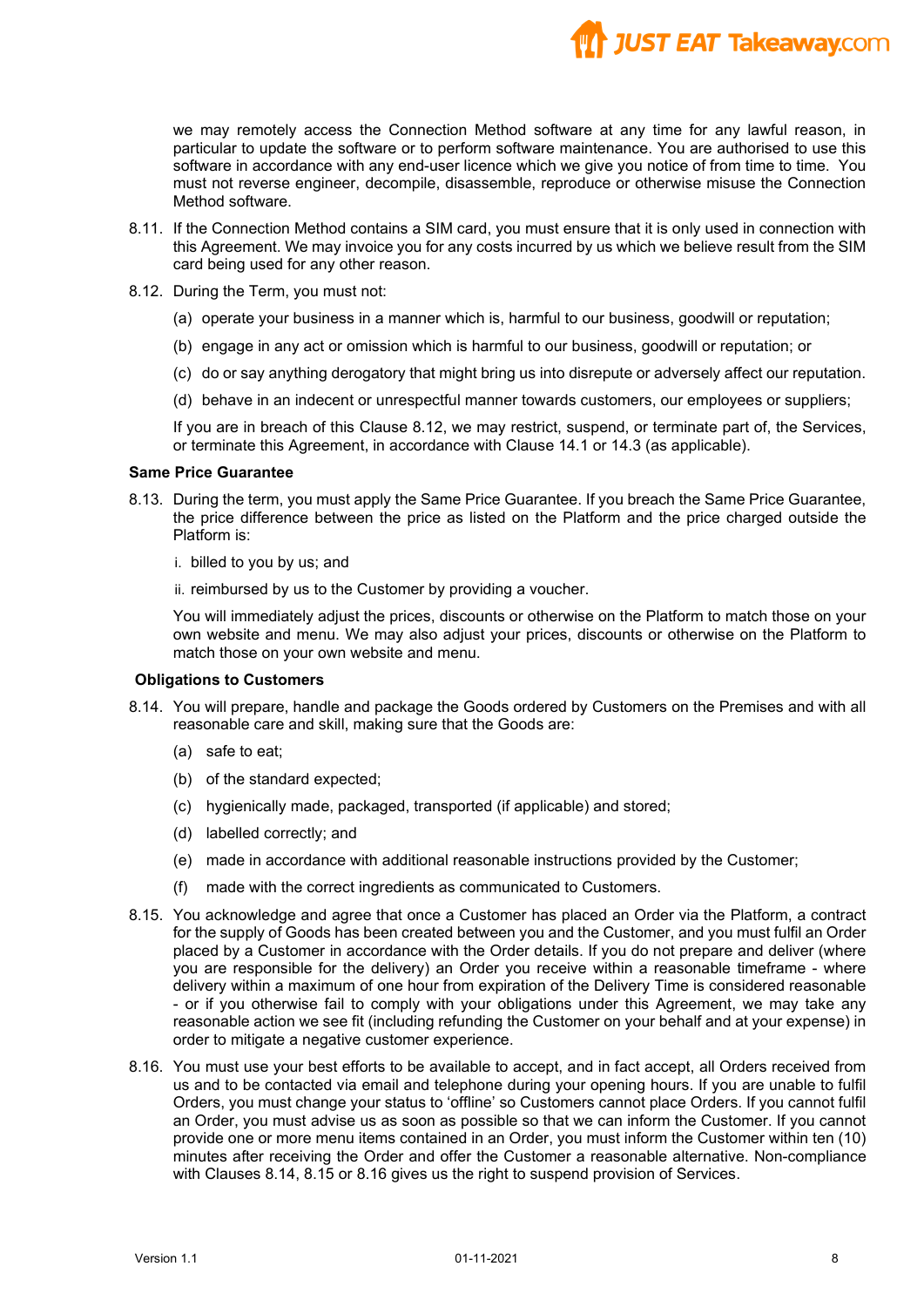

- 8.17. Where the Order contains alcohol or any other age-restricted goods, you acknowledge that you are solely responsible for ensuring that the Customer is over the relevant legal age for the purchase of any age-restricted goods. You are obliged to request the Customer to provide identification in accordance with applicable law upon delivery or pick-up. If the Customer cannot identify himself adequately or does not meet the minimum age requirements, you must refuse to deliver the relevant products to the Customer.
- 8.18. You may cancel an Order if:
	- (a) the Customer has placed the Order with incorrect contact or address information;
	- (b) your Goods are no longer available and the Customer does not accept an alternative offered by you; or
	- (c) in case of force majeure at your Restaurant.

If an Order is cancelled, you will notify us thereof within two (2) days. Cancellations will not be taken into consideration after this period.

- 8.19. We reserve the right to introduce a tipping function to the Platform, which will give Customers the option to tip couriers via the available online payment methods on the Platform. If the courier is working for you (i.e. not for Lieferando.de), we will transfer the Tip to you. You are obliged to transfer any Tip received from us to the courier in question and indemnify us against any claims from couriers and Customers arising from or in connection to this responsibility. To the extent applicable, you are solely responsible for any (wage) tax implications relating to the payment of the Tip to the courier.
- 8.20. You must provide the Customer with a receipt (and a tax invoice, if applicable) in respect of an Order, if you are asked to do so.

#### **General**

- 8.21. You must comply with, and ensure your employees', agents' and contractors' compliance with, your obligations under this Agreement.
- 8.22. You must follow any reasonable instructions we give you in relation to the performance of your obligations under this Agreement, including the use of the Connection Method.

## **9. PAYMENTS FROM CUSTOMERS**

#### **Fees & Invoicing**

- 9.1. Where we receive payment from Customers for Card Orders, the payment received (the Gross Order Value) less any outstanding Fees charged by us (in respect of any Order), will be held on your behalf until it is payable to you in accordance with our Payment Terms (*Section C*).
- 9.2. You will receive the payment from Customers for Cash Orders. Cash payments cannot be accepted where we procure the Delivery Services.
- 9.3. Each week we will provide a combined Statement to you in the Restaurant Portal which includes:
	- (a) the aggregate Gross Order Value of all Orders, split between Cash Orders and Card Orders;
	- (b) the Fees we are charging you. These may include amounts in relation to the Connection Method, Delivery Services or other services provided to you, or any other amounts which we have given you due notice are chargeable to you in accordance with the Agreement; and
	- (c) any balance brought forward from, and any amounts paid or received by us since the date of the previous Statement.

## **Payments**

9.4. We will set off any amounts owed to us by you (including late payment interest and cost) against any amount owed to you by us at any time. We may also withhold certain amounts, costs and expenses from any amounts we hold on your behalf, such as: (i) any Chargebacks (and associated costs and expenses); (ii) any other cost or expense which we incur or reasonably expect to incur as a result of a breach by you of this Agreement, or as a result of any apparent fraudulent activity in relation to your Restaurant; and/or (iii) any amounts where we are, or expect to be, ordered to do so by a competent authority. If we make any withholdings, we will do only for so long as is reasonable, and (if applicable) we will make a credit to you in the next Statement after it becomes clear that we will not incur any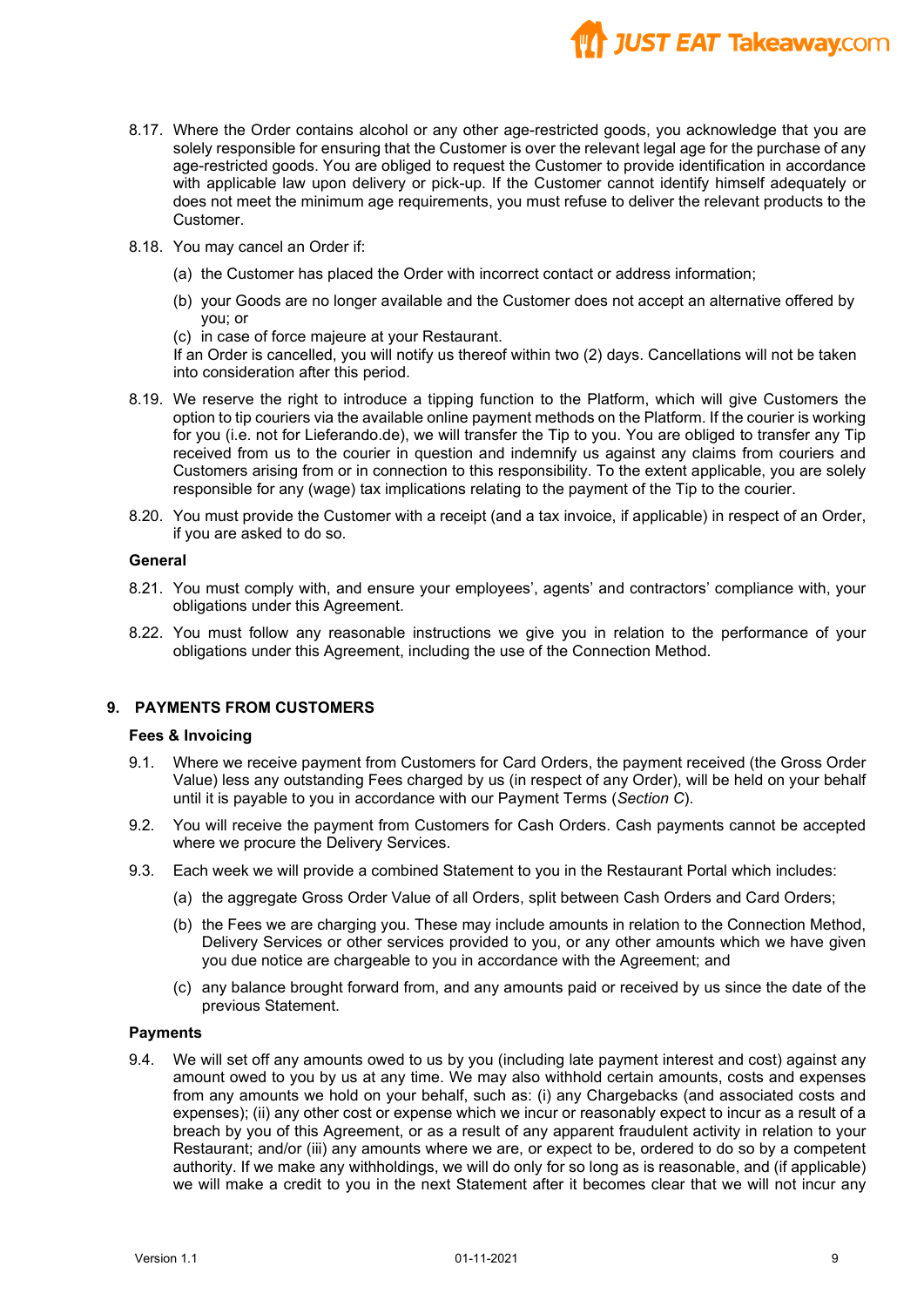liability in respect of it. If we do incur loss or liability, we will retain the amount withheld to the extent of the loss or liability.

- 9.5. If the aggregate Gross Order Value is less than what you owe us (including any amounts relating to Commission Fees for Cash Orders) over the same period, we may stop accepting Cash Orders and invoice any outstanding balance until you no longer owe us money. Further, we may at our reasonable discretion suspend the acceptance of, or cease to accept, Cash Orders at any time. Any invoices are payable by you within 15 (fifteen) days of the date of the Statement to the bank account of Lieferando.de, or an Affiliate of Lieferando.de, details of which are specified in the Statement.
- 9.6. We may charge you monthly interest at 2% (two percent) above the Euribor rate on any unpaid amount from the payment due date until the earlier of the date that the amount is set off or the amount is received by us. You acknowledge that the late payment interest is a genuine estimate of our loss caused by your late payment. You are also liable for any collection costs incurred by us in connection with the recovery of any overdue payment, and for any costs that we have additionally incurred to this end.

## **10. CONFIDENTIAL INFORMATION**

10.1. You and we (and our respective officers, employees, agents and advisers) (the "**Receiving Party**") must keep in safe storage and not use or disclose for purposes not contemplated by this Agreement each other's Confidential Information (the "**Disclosing Party**"), and the Confidential Information of any Affiliate of the Disclosing Party.

For the purposes of this clause, "**Confidential Information**" means any information, data or material which relates to the business or affairs of the Disclosing Party (or Affiliate or business contacts). To be clear, Confidential Information includes:

- (a) the Customers' Personal Data;
- (b) all data stored on the Platform or any information technology systems owned or operated by Lieferando.de relating to the Platform;
- (c) the terms of this Agreement; and
- (d) the functionality of the Connection Method's hardware and software.
- 10.2. The restrictions in Clause 10.1 do not apply to:
	- (a) any disclosure by us to any of our Affiliates;
	- (b) any use or disclosure authorised by the Disclosing Party or by law;
	- (c) any information which is already in, or comes into, the public domain other than through the Receiving Party's unauthorised disclosure; or
	- (d) any Confidential Information which is required to be disclosed by law or order of a court, provided that before making any disclosure, the Receiving Party will give written notice to the Disclosing Party of the reasons for and nature of the disclosure, and will give the Disclosing Party a reasonable opportunity to consider the same and will, at the expense of the Receiving Party, do all things the Disclosing Party may reasonably request.
- 10.3. This Clause 10 shall remain in full force and effect for a period of 5 (five) years after the termination of this Agreement.

# **11. INTELLECTUAL PROPERTY**

- 11.1. You may not use our IPRs in relation to anything we have not given you express permission for. You may not use our IPRs on packaging, clothing, stationery, vehicles etc, unless you have our prior written permission. You may use items branded with our Trademark that we or our suppliers have provided to you, but you may only use them in accordance with our instructions.
- 11.2. You may not use our IPRs in relation to any restaurants that are not registered or active on the Platform.
- 11.3. If someone else claims or we have any other reason to believe that your use of information or designs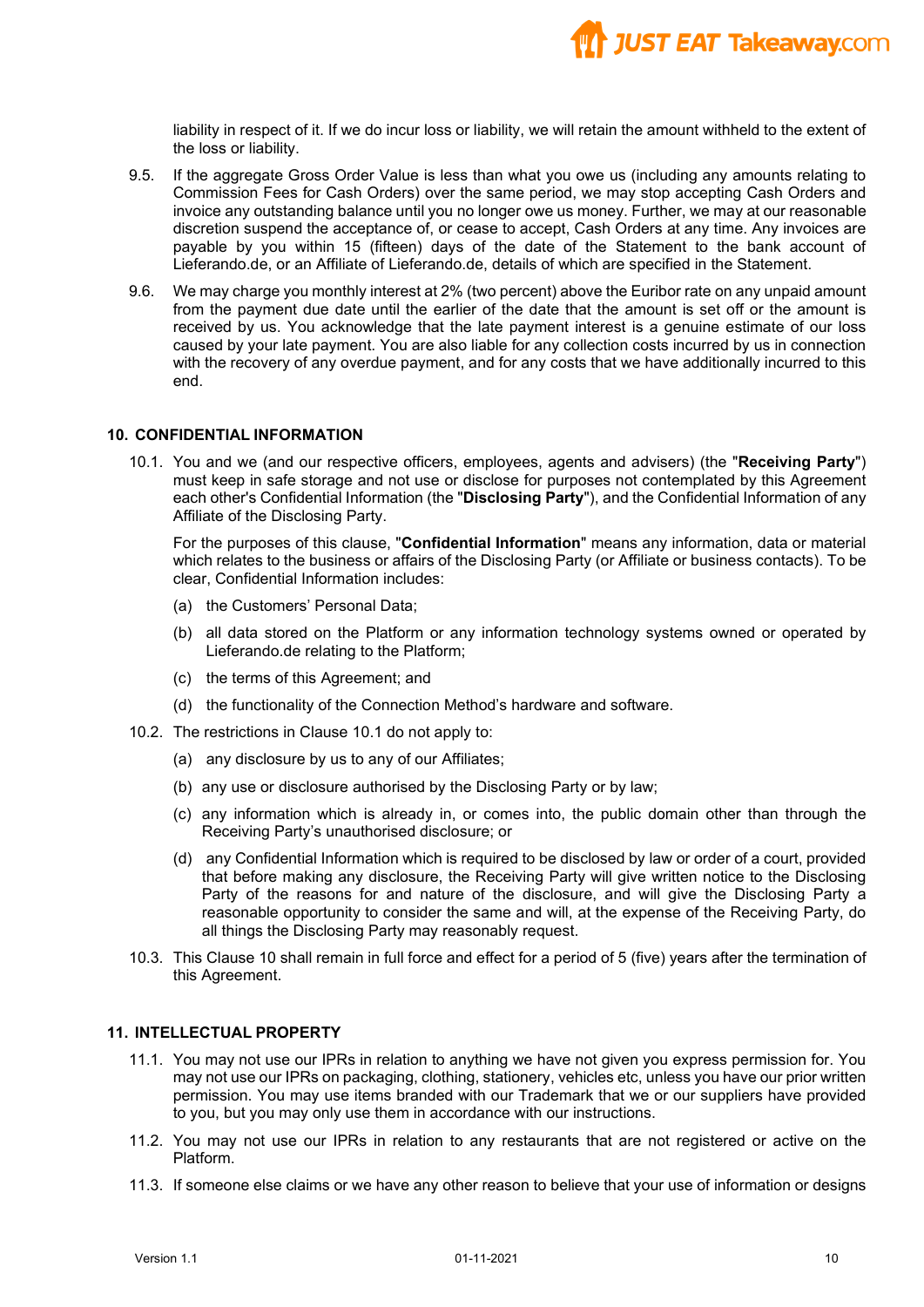

on the Platform, including but not limited to logos, names, brand names, trademarks or any other information or designs infringes any right from us or any third party, you agree to follow any instruction we give you in relation to the use of this information or these designs. In case of disputes, this might mean we suspend the Services and/or you from the Platform in accordance with Clause 14.1 until the dispute is settled.

- 11.4. During the Term, you must not do or say anything derogatory that might bring our Trademark, business or brand into disrepute or adversely affect our reputation.
- 11.5. You must stop using our IPRs on our request as soon as this Agreement ends or the Services are suspended. This means that you must stop all use of our IPRs including taking down all in-shop references to our IPRs, and you must stop all on-line and print advertising connecting your business to our platform and IPRs.
- 11.6. By entering into this Agreement with us, you confirm to us that you have the right to use your brand name, logos and any other associated information and designs in relation to your Restaurant and the Platform, and that using your brand name, logos and any other associated information and designs will not bring you into conflict with anyone else. You grant us a royalty-free licence to use your name, logo and any other of your intellectual property (including intellectual property in any photographs you send to us relating to your Restaurant or Goods) and the right to sublicense the same to third parties, to enable us to comply with our obligations under this Agreement, including the marketing activities detailed in Clause 3 above and you confirm to us that you have the ability to grant this licence to us. Your intellectual property will, however, at all times remain your property. Your licence to us will end when this Agreement ends, with the exception of the Restaurant Website domain or any marketing activities or other use which we have already initiated or planned, and/or cannot reasonably be reversed or stopped, in which case the license will continue to exist for the extent, and for as long as, reasonably needed.

#### **12. LIABILITY & INSURANCE**

- 12.1. In the following cases a party is liable to the other under this Agreement in accordance with the statutory provisions: (i) liability under the Product Liability Act (Produkthaftungsgesetz); (ii) injury to life, body or health; (iii) in case of intent (Vorsatz) or gross negligence (grobe Fahrlässigkeit) of a party or the party's employees, agents, or contractors; (iv) fraudulent misrepresentation (arglistige Täuschung); (v) in case an express guarantee (Garantie) was taken over by a party; or (vi) all other cases of statutory liability which (in each case) cannot lawfully be limited or excluded.
- 12.2. In case of slight negligence (einfache Fahrlässigkeit) we are liable to you only for breaches of so-called cardinal obligations (Kardinalpflichten). Cardinal obligations are such obligations which make the orderly fulfilment of an agreement like this Agreement possible and whose observance the other party relies or may rely on. In such case our liability to you is limited to the typical, foreseeable damage (typischer, vorhersehbarer Schaden). Insofar as our liability is limited or excluded according to this clause 12.2, this also applies to the personal liability our legal representatives, employees, and agents.
- 12.3. Except as set out in Clause 12.1 and Clause 12.2 above, our liability to you for whatever legal reason, in particular for defect, lack of rights and / or breach of other obligations under this Agreement or for a pre-contractual obligation (e.g. as per Article 311 Abs. 2 BGB) or tort - shall be excluded. This exclusion shall also apply to the personal liability of our legal representatives, employees, and agents.
- 12.4. You will compensate us in full against any charges (including Chargebacks), losses, damages or claims (and all related costs, (including legal fees), penalties, interest, expenses and other liabilities incurred by us in connection with a breach by you of this Agreement. In addition, you will compensate us and our Affiliates in full against any losses, damages, or claims (and all related costs, including legal fees), penalties, interest, expenses and other liabilities resulting from a third party claim against us or any of our Affiliates arising from our relationship with you as a Restaurant Partner (whether or not in the fulfilment of either party's obligations under this Agreement). You will also compensate us and our Affiliates for any loss, damages or claims, when a third party claims that we or our Affiliates have infringed the third party's intellectual property rights by (i) using or permitting the use of, or being or having been the registered proprietor of a domain name, a brand name, trademark, logo or other intellectual property, or by (ii) assisting or permitting you to use or to be a registered proprietor of such rights, which infringe the third party's rights.
- 12.5. You must maintain, at your own expense, insurance policies which are required by law and/or would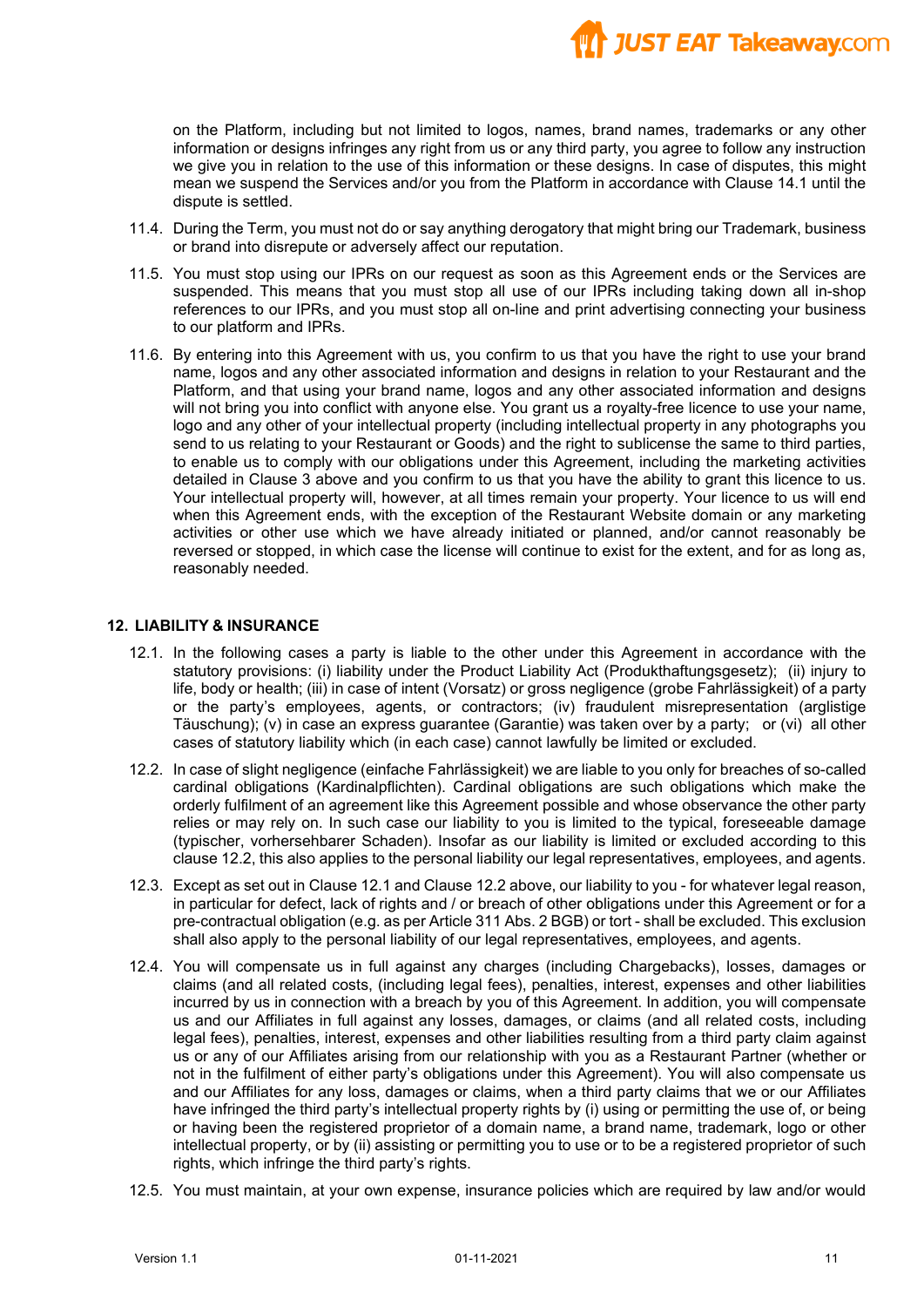

be expected to be maintained as a matter of good industry practice to a reasonable level. Upon our request, you must produce evidence of having the required insurance policies.

#### **13. ACCESS TO DATA, AND PROTECTION OF PERSONAL DATA**

#### **Access to data**

- 13.1. In operating the Platform, and providing services to restaurants (including the Services we provide to you), we and certain of our Affiliates collect and have access to the data that this generates. We and our Affiliates use this data in a variety of ways and for various reasons, including analytics, operational purposes, data matching (sometimes performed by a third party service provider), and using aggregated data in communications to shareholders and in some public materials (e.g. on our website, or in our annual report). We and certain of our Affiliates also collect and have access to data relating to Orders and Customer personal data (as set out in the Takeaway.com privacy statement for Customers).
- 13.2. You have access to certain data relating to your Restaurant and Orders via the Restaurant Portal. However, you do not have access to any other data, and we do not share data relating to your Restaurant, Orders, or any other data, with any other restaurant partner.

#### **Protection of Personal Data**

- 13.3. You and we shall be separate data controllers concerning the personal data that is processed in the context of this Agreement, each for its own purposes and by its own means and/or on their respective behalf. This means that you and we are responsible for the processing of the personal data independently of each other, albeit that the Parties may – in the context of this Agreement - restrict the purposes and means for which the personal data may be used.
- 13.4. You acknowledge to be familiar with Takeaway.com's privacy statement for Customers and will act in accordance therewith and the Data Protection Legislation. The most recent version of the privacy statement can be found on the Platform.
- 13.5. You will not provide personal data of Customers to third parties and will not engage in communication with Customers other than for purposes of preparation and delivery of the Order.
- 13.6. You shall promptly (and without undue delay) notify us in writing of any personal data breach of which you become aware relating to personal data of Customers and keep us up to date in regard to such data breach.
- 13.7. Nothing in this Agreement or the arrangements contemplated by it, is intended to construe either party as i) the processor of the other party; or ii) joint controllers with one another, with respect to personal data that is shared by one party with the other.

# **14. RESTRICTION, SUSPENSION AND TERMINATION**

14.1. If:

- (a) we (acting reasonably) believe that you are in default of your obligations under this Agreement; and/or
- (b) any of the events in Clauses 14.3(b) apply to you, or in Clause 14.3(c) occur; and/or
- (c) we have the specific right to as set out in the rest of this Agreement (which we have under Clauses 7.6, 8.12, 8.14, 8.15, 8.16, 11.3, 16.2, and Clause 2.9 of Section D (Supplemental Terms - Delivery)), and we validly exercise that right,

we may at any time on written notice, restrict, suspend, or terminate part of, the provision of the Services under this Agreement, including by suspending your profile on the Platform. If you operate more than one Restaurant, we are entitled to invoke this clause in respect of only one Restaurant or all of them, in our sole discretion.

14.2. If we restrict, suspend, or terminate part of, the provision of Services to you as set out in Clause 14.1 above, we will provide you with a clear explanation of our reasons for doing so (including the grounds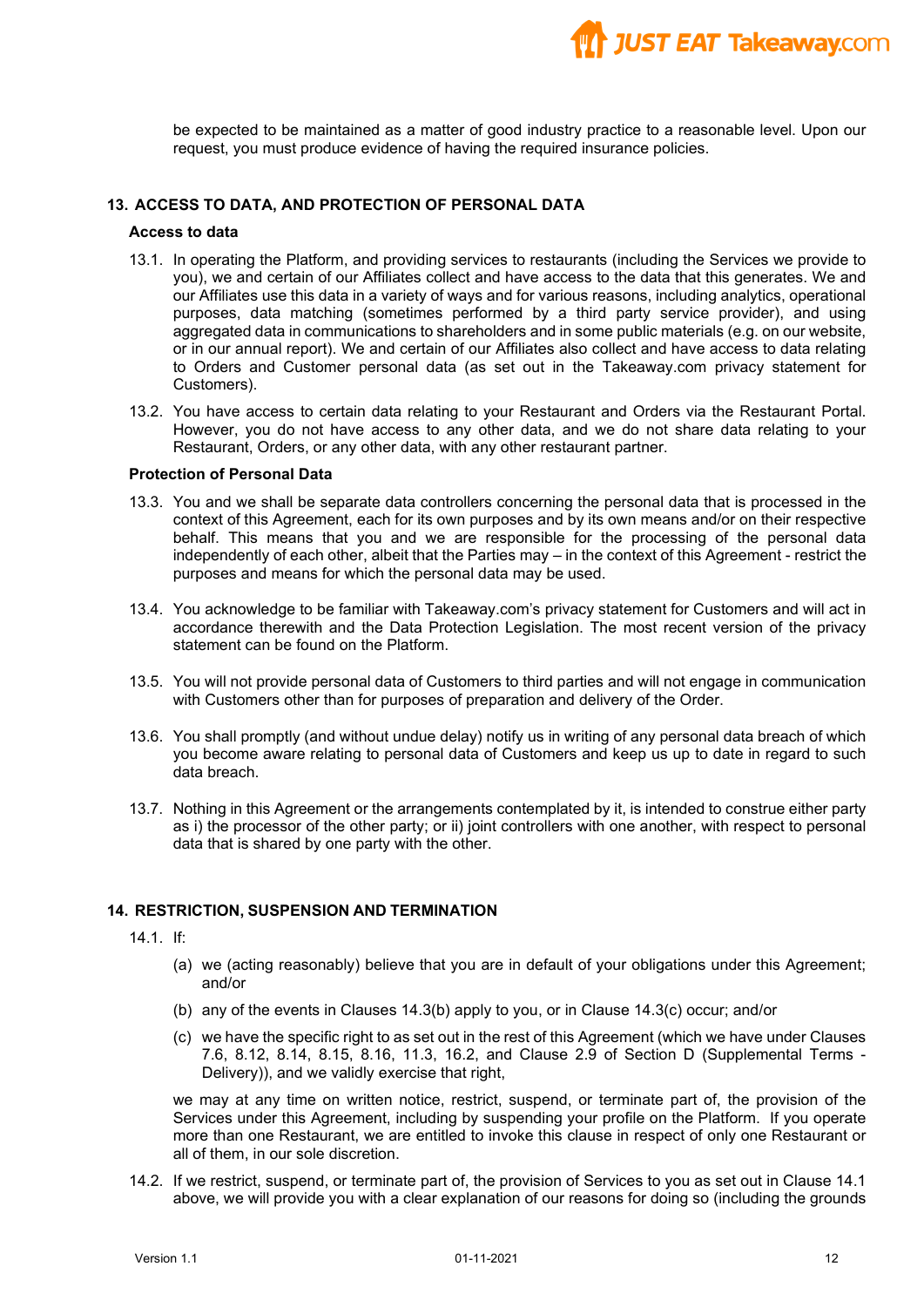

we're relying on) by email on or before the date on which the restriction, suspension, or termination, becomes effective. If you wish, you can clarify the facts or circumstances that led to the restriction, suspension, or termination, using our complaint-handling system. We will then engage with you to discuss these, and if we determine after that discussion that the restriction, suspension, or termination, is not appropriate, we will reinstate the applicable Services, including where applicable your profile on the Platform, without undue delay.

- 14.3. Without affecting any other right or remedy available, either you or we may at any time on written notice terminate this Agreement:
	- (a) if the other is in significant breach of any of its obligations under this Agreement and that breach is not capable of remedy or, if the breach is capable of remedy, it has not been remedied to the satisfaction of the non-breaching party within 14 (fourteen) days' of notice of the breach by the non-breaching party;
	- (b) if the other becomes insolvent, bankrupt, or enters into any similar or analogous solvency related procedure;
	- (c) if a Force Majeure Event makes the provision of the Services impractical or non-commercially viable; or
	- (d) you or we are required to by a legal or regulatory obligation.
- 14.4. You can also terminate this Agreement for convenience, but you must provide us with at least 30 (thirty) days' written notice before termination takes effect.
- 14.5. If we terminate this Agreement, we will give you prior notice, and also provide you with a clear explanation of our reasons for doing so (including the grounds we're relying on), by email at least 30 (thirty) days' before termination takes effect, except where we terminate this Agreement under Clause 14.3, in which case we will give you as much reasonable prior notice as is possible in the circumstances, and we will provide the clear explanation of our reasons without undue delay (except if we are legally restricted from doing that, or we have terminated this Agreement as you have repeatedly breached you obligations, in which we case we may provide that explanation).

If you wish, you can clarify the facts or circumstances that led to the termination using our complainthandling system. We will then engage with you to discuss these, and if we determine after that discussion that the termination is not appropriate, we will either ensure that termination does not take place or, if it already has, re-instate this Agreement, without undue delay.

- 14.6. Promptly after termination of this Agreement for any reason, we will remove your Restaurant profile from the Platform. You will return any Connection Method in your possession to us in good condition.
- 14.7. Regardless of anything else in this Agreement, you acknowledge and agree that search engines which have a licence to use your intellectual property or personal information arising from this Agreement may continue to hold or use same post termination. Cached versions of the Platform may continue to exist in the web browser and web servers of search engines and customers following termination. We will not have any liability to you in connection with these matters to the extent they lie outside of our control.
- 14.8. Your and our rights and obligations under Clauses 10, 11, 12, 13, 14.7, 17, 23, 24, 26 and 27, and any provisions of this Agreement necessary for the interpretation or enforcement of it, will continue and survive beyond termination of this Agreement.

## **15. YOUR AUTHORITY & CHANGES TO RESTAURANT PROPRIETORSHIP**

- 15.1. Unless we have agreed otherwise in writing, we are authorised to accept instructions in respect of your account from, and provide information about your account to: (i) the person who signed this Agreement; (ii) any person who appears to us to be employed by that person or by the Restaurant; and (iii) any other person who we (acting reasonably) are satisfied has authority to act on your behalf. You must promptly provide us with any information or evidence we may request for the purpose of proving ownership of the Restaurant or its business or Premises.
- 15.2. We will not be liable to you if we, acting reasonably, decline to provide the Services or decline to act on your instructions because we are on notice from any person who we have reason to believe is your duly authorised franchisor that to do so would breach any agreement made between you and that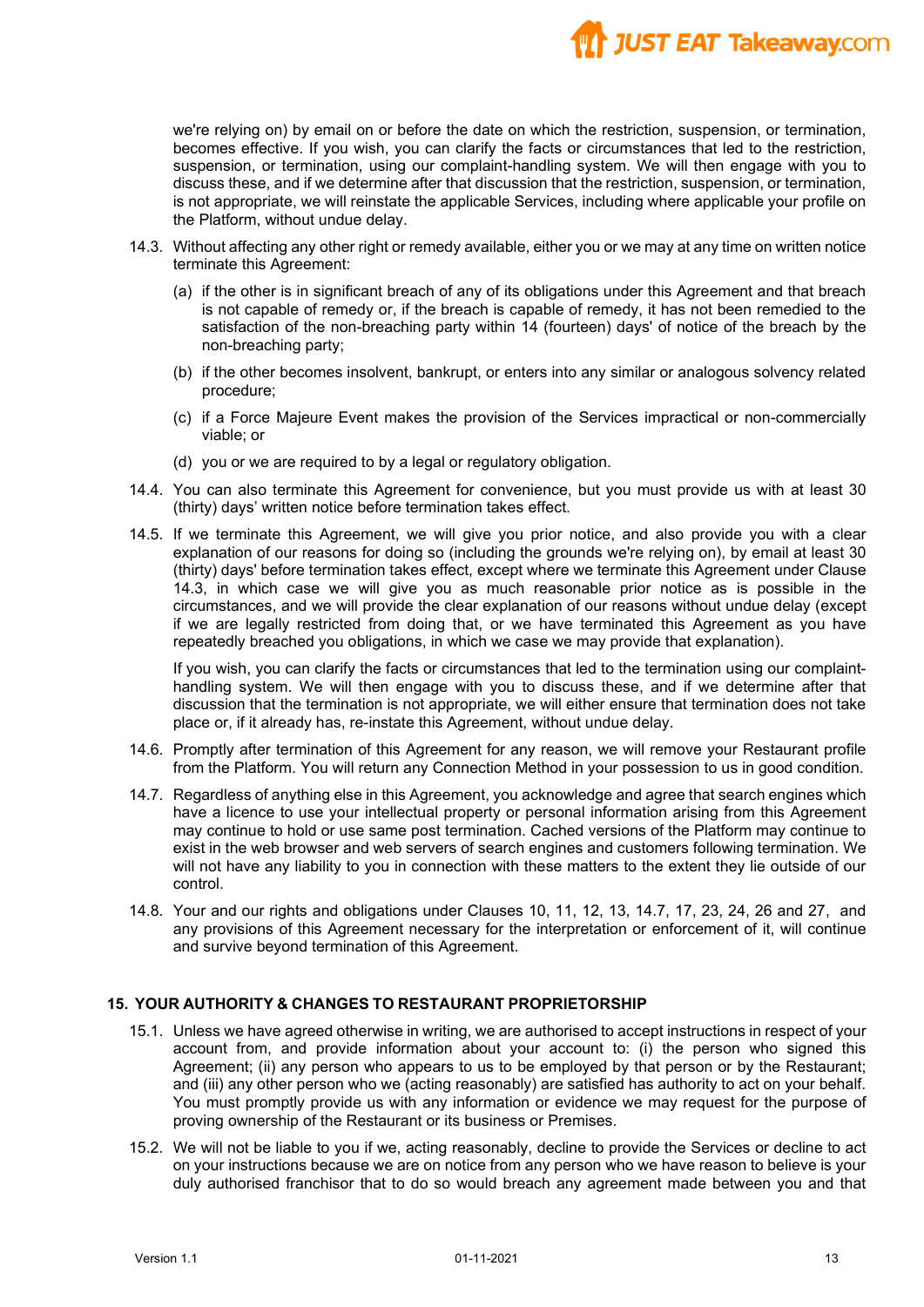

franchisor.

- 15.3. If you sell or transfer the ownership of your business, you must advise the new owner or transferee of this Agreement and give us notice in writing of the proposed sale or transfer. If you do not give us sufficient notice and we make any payments to you that should have been made to the new owner or transferee we will not be liable to make that payment to the new owner and transferee and you will be liable to do so.
- 15.4. If we are notified or informed by a third party, of a change to the ownership of your business or other important details relating to your business (for example a change of name, or a change to bank account details) we will make reasonable efforts to contact you. If you don't respond, or if you don't give us the notice referred to in Clause 15.3, we may change the status of your Restaurant to 'offline' or terminate this Agreement**.** If we make any payments to you that should have been made to the new owner or transferee we will not be liable to make that payment to the new owner and transferee and you will be liable to do so.

#### **16. CONSENTS & COMPLIANCE WITH LAWS**

- 16.1. You confirm and promise that you have obtained and will maintain all necessary consents, licences, permits, registrations (including food business registration), approvals or authorisations ("**Consents**") of any relevant person or government authority in relation to your business.
- 16.2. You must notify us in writing immediately, providing all relevant information, if:
	- (a) any of the Consents are revoked, suspended or altered;
	- (b) you are served with an administrative prohibition notice or order or equivalent; or
	- (c) you have reason to believe that any Goods that you have supplied or provided for supply to a Customer are unsafe.

To be clear, other than an alteration to the Consents, the occurrence of any of the events in Clause 16.2(a) to (c) constitutes a breach of this Agreement, and we reserve the right to (amongst other things) suspend your profile on the Platform in accordance with Clause 14.1

- 16.3. You must comply with all applicable laws and regulations including, without limitation in relation to health and safety, tax, data protection, food standards, (including maintaining an appropriate food safety management system) the sale of alcohol, hygiene and consumer information (including allergen labelling), and will provide reasonable evidence to us of this compliance upon reasonable request.
- 16.4. You should observe any guidance or training materials that we may provide from time to time to support your compliance with applicable laws.
- 16.5. Each party is solely responsible for self-assessing, claiming and remitting all its applicable taxes.
- 16.6. In performing your obligations under this Agreement, you must:
	- (a) comply with all applicable anti-slavery and human trafficking laws, statutes, regulations and codes from time to time in force; and
	- (b) notify us as soon as you become aware of any actual or suspected slavery or human trafficking that has a connection with this Agreement or in any part of your business.

## **17. RECORDS**

Each party must collect, maintain and retain accurate records relating to the proper performance of its obligations pursuant to this Agreement and/or as required by law.

#### **18. ASSIGNMENT & SUB-CONTRACTING**

Other than to an Affiliate or, in the case of Lieferando.de only, in relation to the procurement of Delivery Services, neither you or we have the right to assign or sub-contract all or any of our respective rights or obligations under this Agreement without the prior written consent of the other, which must not to be unreasonably withheld or delayed, or where expressly permitted in this Agreement. Any consent, if given,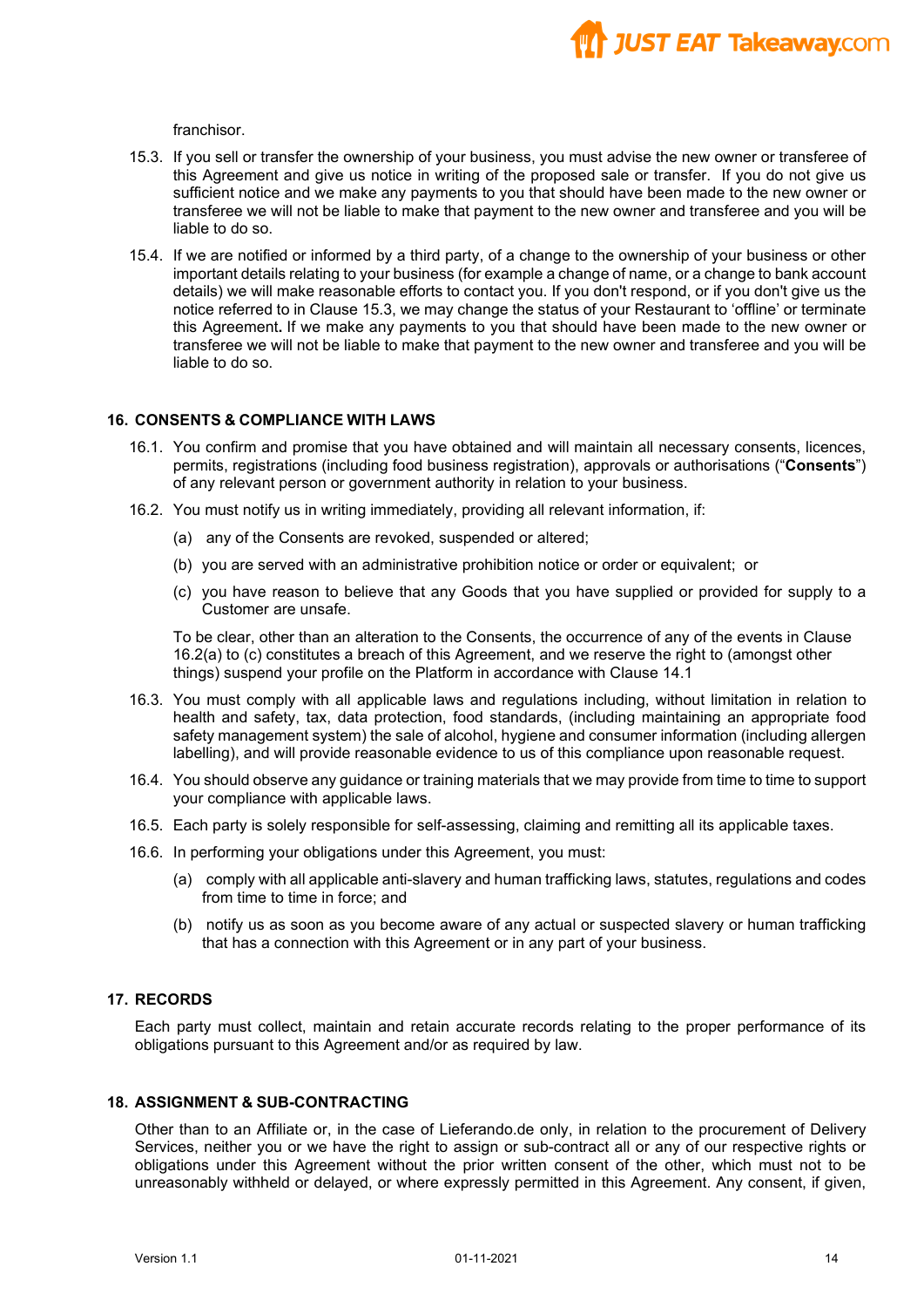

will not affect such your or our obligations or liabilities under this Agreement.

#### **19. FORCE MAJEURE**

Neither you or we will be liable to the other as a result of any delay or failure to perform its obligations under this Agreement resulting from a Force Majeure Event.

## **20. WAIVER, VARIATION & THIRD-PARTY RIGHTS**

- 20.1. Failure to exercise or delay in exercising a right or remedy under this Agreement does not operate as a waiver (in other words, a voluntary giving-up) or prevent further exercise of that or of any other right or remedy.
- 20.2. The waiver by either party of any breach of this Agreement will not prevent the subsequent exercise of a right.

#### **21. AMENDMENTS TO THIS AGREEMENT**

- 21.1. We may amend this Agreement from time to time. We will notify you of any proposed amendment(s) via a message on the Restaurant Portal or via messaging on the Connection Method. Except in the limited situations described in Clause 21.3, the proposed amendment(s) will not take effect until at least 15 (fifteen) days from the date on which we notify you about them (and we will set out the effective date of the amendment(s) in the relevant notification).
- 21.2. Whenever we notify you of a proposed amendment(s) to this Agreement, you will have the right to terminate this Agreement before expiry of the applicable notice period. If you do wish to terminate, and let us know during that notice period, termination will then take effect 15 (fifteen) days from your receipt of the notification. You may also choose to give up your right to terminate by either letting us know in writing, or by taking a clear affirmative action. If we do not hear from you by the end the notice period, you will be deemed to have agreed to the amendment(s).
- 21.3. The minimum 15 (fifteen) day notice period in Clause 21.1 will not apply where:
	- (a) we are subject to a legal or regulatory obligation which requires us to amend this Agreement in a way which does not allow us to give you that length of notice period; and
	- (b) we need to amend this Agreement to address an unforeseen and imminent danger that relates to defending the Services, the Platform, Customers or restaurant partners from fraud, malware, spam, data breaches or other cybersecurity risks.

#### **22. ENTIRE AGREEMENT**

This Agreement constitutes the entire agreement between the parties and supersedes all previous agreements, arrangements and understandings between the parties relating to its subject matter.

# **23. NOTICES**

- 23.1. All notices under this Agreement must be in writing, and any notice sent for the purposes of this clause will be considered received:
	- (a) if delivered by hand, before 5:00pm, on that Business Day;
	- (b) if sent by mail, on the third Business Day after posting; or
	- (c) if sent electronically, it at the time of sending unless the sender's electronic system receives a delivery failure notification.

except that a delivery by hand, mail or email received after 5:00pm (local time of the receiving Party) will be deemed to be given on the next Business Day.

23.2. The parties agree that service of proceedings or other documents in any legal action or, where applicable, any arbitration or other method of dispute resolution must not be given solely by email.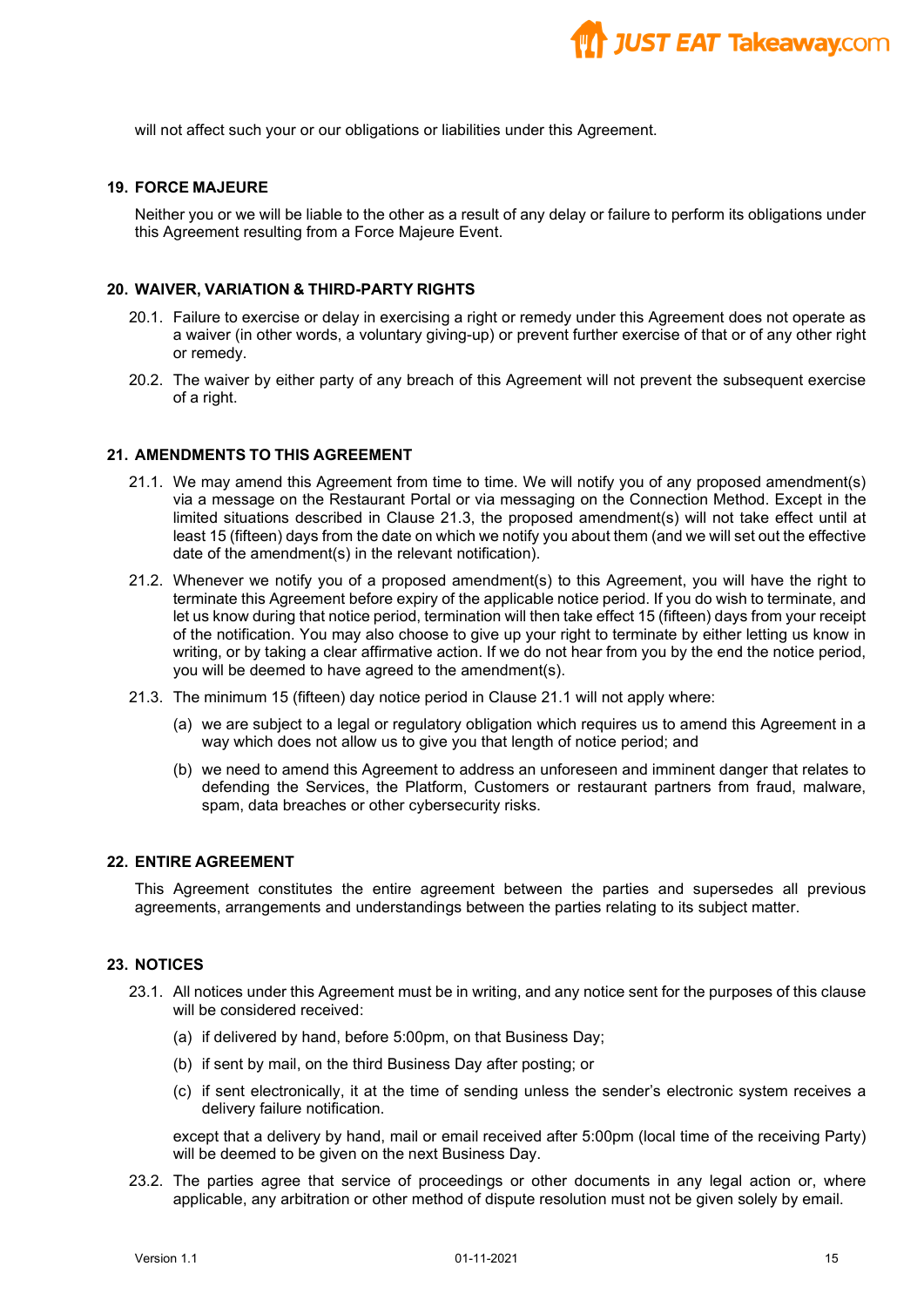

23.3. The addresses for services of notices are as specified in this Agreement and may be varied by written notice.

#### **24. GENERAL**

- 24.1. Any phrase introduced by the expression "including", "in particular" or any similar expression is illustrative, and will not limit the sense of the words preceding those terms.
- 24.2. If any of the terms or conditions of this Agreement are declared wholly or partly invalid, illegal or unenforceable, the remainder of the Agreement will remain in full force and effect and any wholly or partly invalid term or condition will be deemed modified to the minimum extent possible to make it valid, legal and enforceable.

## **25. EXECUTION**

This Agreement may be executed electronically. Notwithstanding the use of the words "writing," "execution," "signed," "signature," or other similar words, the parties intend that the use of an electronic signatures and the keeping of records in electronic form will have the same legal effect, validity or enforceability as a signature affixed by hand or the use of a paper-based record keeping system.

#### **26. COMPLAINT-HANDLING**

- 26.1. We operate a complaint-handling system that you can use free of charge. It allows you to submit complaints to us across a range of issues, and we will deal with any complaints transparently, equally and proportionately.
- 26.2. You can submit a complaint to us via the Restaurant Portal, email or telephone. For the contact details,<br>please refer to our contact section in the Restaurant Portal via please refer to our contact section in the Restaurant Portal via [https://restaurants.takeaway.com/contact.](https://restaurants.takeaway.com/contact)

All complaints will be dealt with appropriately by the person receiving them, and as part of that may then be escalated internally so that the appropriate Lieferando.de internal team can then consider it and respond to you (for example, we have internal compliance and legal teams that deal with certain types of complaint). We will respond to all complaints as soon as we reasonably can.

## **27. MEDIATORS, GOVERNING LAW AND JURISDICTION**

- 27.1. Mediation is a process where a neutral third party facilitates negotiations between the parties to a dispute to help them come to an outcome that they can all agree on. We work with the Centre for Effective Dispute Resolution ("CEDR"), who we are willing to engage with to attempt to reach an agreement with you on the settlement, out of court, of any disputes we may have with you arising out of this Agreement, including complaints that could not be resolved by means of our complaint-handling system referred to in Clause 26. Although mediation is a voluntary process, you and we both agree to engage in good faith throughout any mediation attempts, and to also do so in accordance with the CEDR Model Mediation Procedure.
- 27.2. You and we both agree to notify the other in writing if one of us wishes to submit a dispute to mediation. Unless you and we agree otherwise within 14 (fourteen) days of that notice, the mediator will be nominated by CEDR. We will bear a reasonable proportion of the total costs of mediation. Any attempt to reach an agreement through mediation on the settlement of a dispute will not affect your or our right to initiate court proceedings at any time before, during or after the mediation process. Let us know if you need any further information of the functioning and effectiveness of mediation.
- 27.3. This Agreement and any dispute or claim (including a non-contractual dispute or claim) arising out of or in connection with it will be governed by and construed in accordance with German law.
- 27.4. The commercial courts of Berlin, Germany will have exclusive jurisdiction to settle any dispute or claim (including any non-contractual dispute or claim) arising out of this Agreement.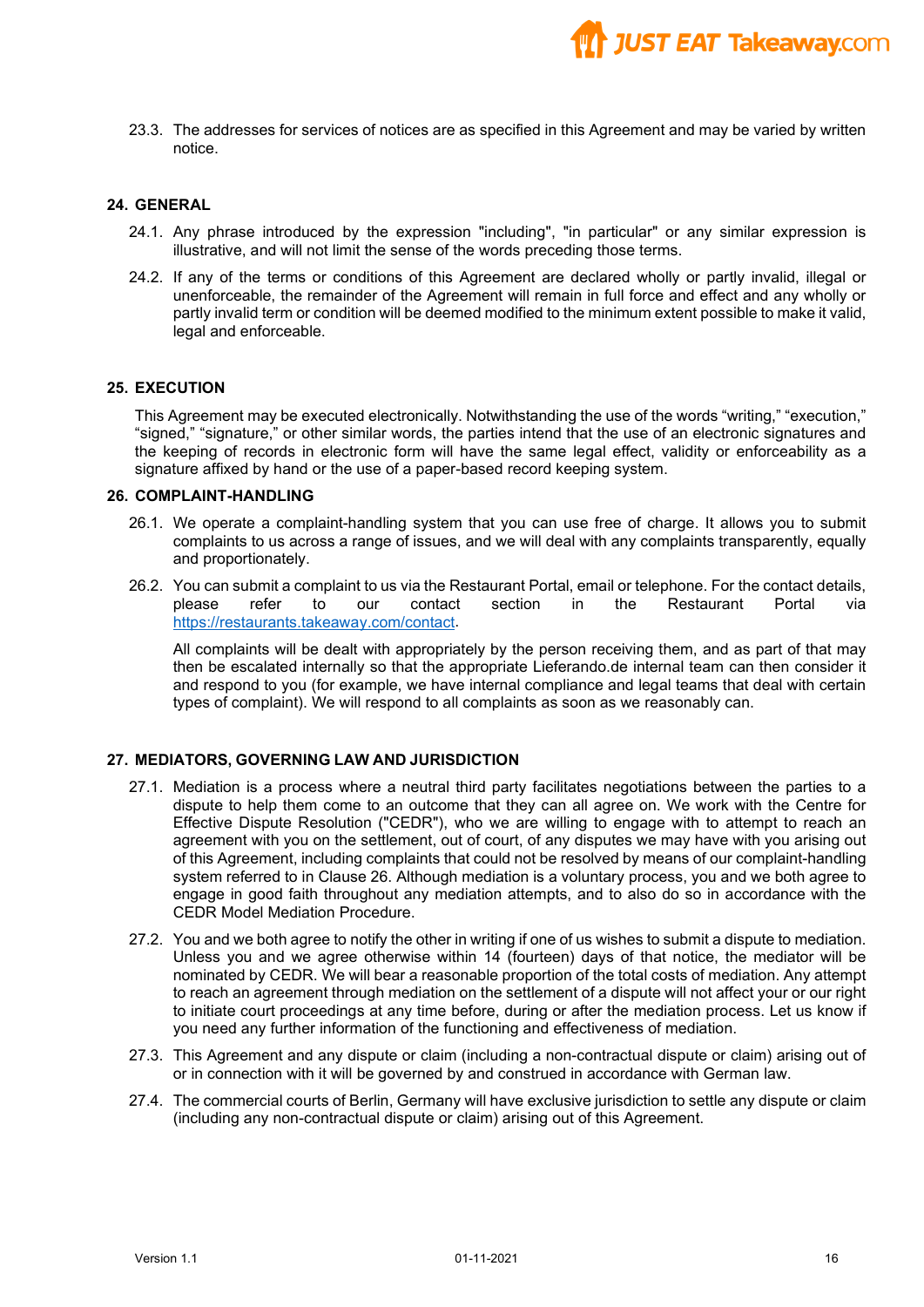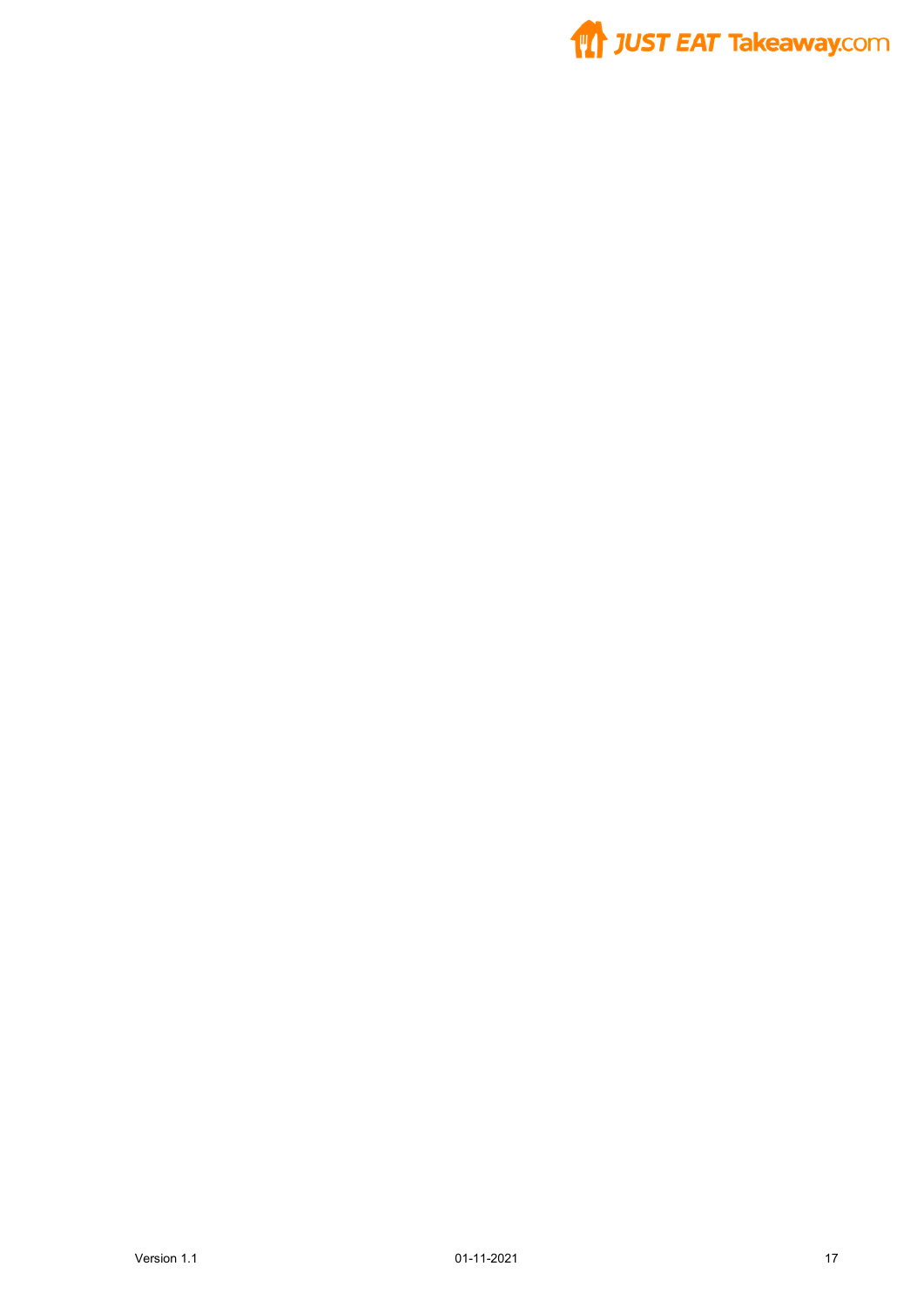

# **SECTION C. SUPPLEMENTAL TERMS – PAYMENT SERVICES**

# **1. APPLICATION**

- 1.1 These 'Supplemental Terms Payment Services' ("**Payment Terms**") apply to the Payment Services provided by TP to the Payment Partner. The applicability of other general terms and conditions related to payment services, such as those of the Payment Partner, are expressly rejected. TP and Lieferando.de are never parties to the contracts concluded via the Platform on Payment Partner's behalf. The Payment Partner is solely responsible for the performance of these contracts.
- 1.2 These Payment Terms can be found online at [http://restaurants.takeaway.com](http://restaurants.takeaway.com/) and are also available for inspection at TP headquarters at Oosterdoksstraat 80 in (1011 DK) Amsterdam.
- 1.3 The Payment Partner is familiar with the privacy statement of Takeaway.com and will act in accordance with this privacy statement. The Payment Partner will not disclose any personal data of Customers to third parties.

#### **2. REGISTRATION OF THE PAYMENT PARTNER**

- 2.2 The Payment Partner is registered with TP by submitting the completed Lieferando.de registration form (and related documentation) before TP, as the Payment Services provider of Lieferando.de, will provide the Payment Partner with the Payment Services.
- 2.3 TP may resolve not to accept a Restaurant as Payment Partner.
- 2.4 The Payment Partner commits to provide TP with any information that TP in its sole discretion deems required in order to identify and verify the Payment Partner and the ultimate beneficial owner of the Payment Partner.
- 2.5 The Payment Partner is obliged to inform TP immediately of any significant change in the information provided per Clause 2.4 of these Payment Terms.
- 2.6 For the purposes of Clauses 2.2 2.5 of these Payment Terms, it is noted that the registration process may, in whole or in part, be performed by Lieferando.de for the benefit of TP and that the Payment Partner is obliged to act upon instructions of Lieferando.de as it were instructions from TP.

## **3. INDEMNITIES OF THE PAYMENT PARTNER**

3.1 The Payment Partner indemnifies TP for claims of Customers relating to the behaviour of the Payment Partner, its agents or employees, or relating to the performance of Orders.

# **4. PERIOD AND TERMINATION OF THE PAYMENT SERVICES**

- 4.1 TP provides the Payment Services for an indefinite period of time from the date of confirmation of the receipt and approval of the registration and the KYC Information of the Payment Partner.
- 4.2 TP only provides Payment Services to the Payment Partner as long as the Payment Partner uses the Services and, if applicable, a winding up period thereafter to ensure that outstanding payment transactions are settled in accordance with these Payment Terms.
- 4.3 TP may suspend and terminate the Payment Services and freeze funds if the Payment Partner violates a provision in these Payment Terms or acts contrary to the good name and reputation of TP or the group of companies which TP and Lieferando.de are part of, or if the Payment Partner and/or its owners are listed on one or more of the Sanction Lists.

# **5. REGULATED PAYMENT SERVICES BY TP**

5.1 TP has a license from De Nederlandsche Bank N.V., a public limited company incorporated under Dutch law, established in (1017 ZN) Amsterdam at Westeinde 1 and registered in the Commercial Register of the Chamber of Commerce in Amsterdam under number 33003396 ("**DNB**") on the basis of which it may provide Payment Services.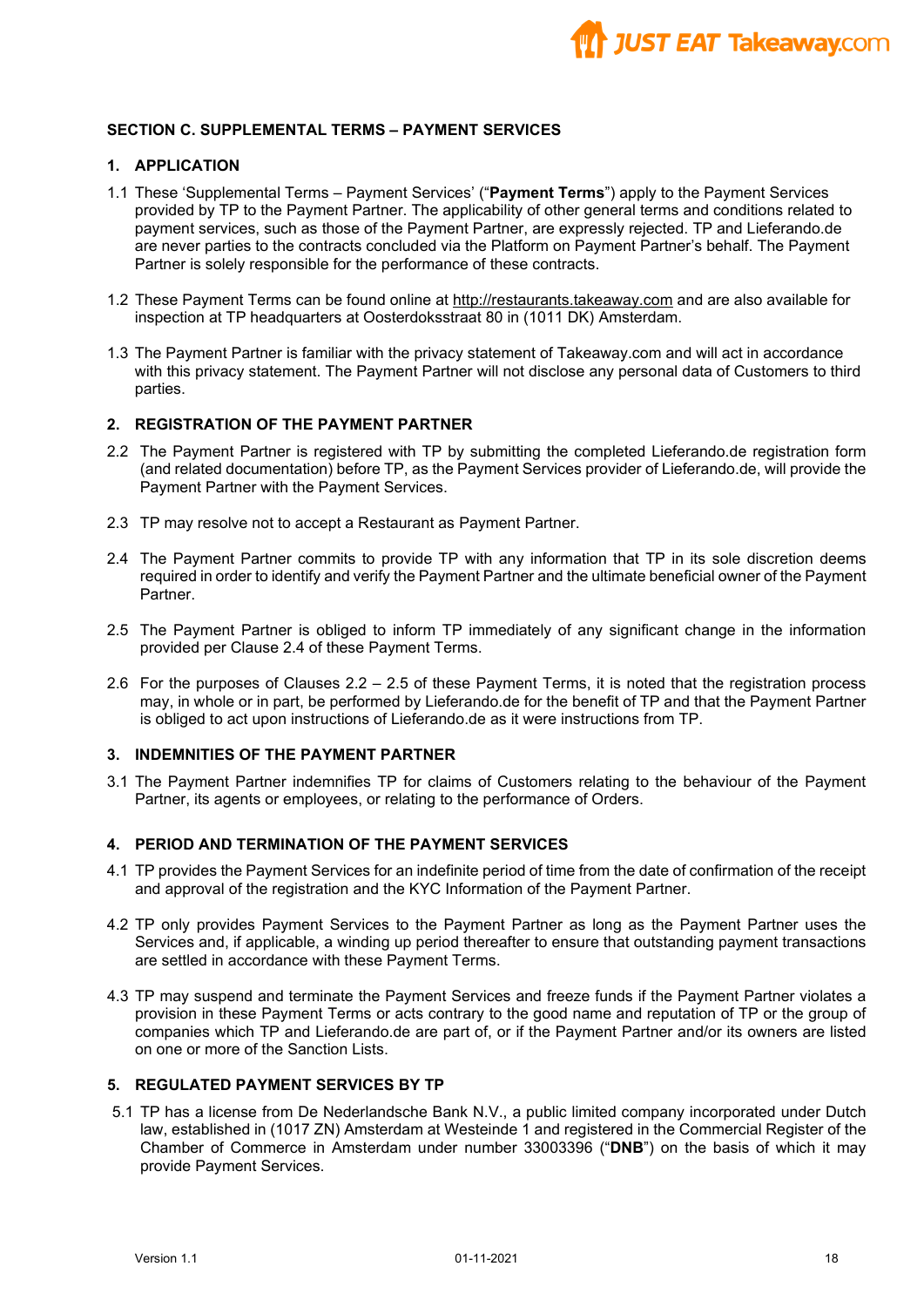

- 5.2 TP provides the Payment Services in the Netherlands as well as in certain other EU member states in support of the Platform only.
- 5.3 DNB shall exercise the prudential supervision of TP.
- 5.4 DNB keeps a public register in which all licensed payment institutions are included. This register can be consulted through the DNB website (click [here\)](http://www.dnb.nl/toezichtprofessioneel/de-consument-en-toezicht/registers/WFTBI/index.jsp).

#### **6. EXECUTION OF THE PAYMENT SERVICES**

- 6.1 TP is obliged to safeguard the funds it receives in its capacity as Payment Service provider on a current account that has been separated from the assets of TP. This current account is held by the Foundation.
- 6.2 The Foundation may rely upon all provisions of the Agreement, including these Payment Terms. Wherever necessary, this Article will apply as a third-party clause in the meaning of Section 6:253 of the Netherlands Civil Code in favour of the Foundation, which TP hereby accepts beforehand on behalf of the Foundation, should the circumstances ever occur.
- 6.3 The Payment Partner authorises TP to provide the Payment Services to the Payment Partner until the moment the Payment Services are terminated or suspended in accordance with the provisions in Clause 4 of these Payment Terms.
- 6.4 TP will ensure settlement of all payment obligations towards Customers (for refunds), to the Payment Partner, Lieferando.de and TP relating to the monies received by the Foundation from Customers in connection with Orders. TP will do so on the basis of the Lieferando.de Administration.
- 6.5 TP will, assisted by and/or represented by Lieferando.de, provide an overview of balances and transactions for the Payment Partner and ensure a transfer of a positive balance by the Foundation to the Payment Partner on a weekly basis. This cashless payment by the Foundation to the Payment Partner takes place no later than ten (10) business days from the Statement, or, later if a more detailed investigation of the transaction is required.
- 6.6 The Payment Partner accepts that on the calculation of the reciprocal rights and obligations between Lieferando.de and the Payment Partner, TP acts on the basis of the Lieferando.de Administration.
- 6.7 The Payment Partner shall have a claim on the Foundation for the payments referred to in Clause 6.5 of these Payment Terms, for the amount reflected in the Lieferando.de Administration.
- 6.8 The Payment Partner agrees that any claims from Customers for a refund rank higher than payment obligations to a Payment Partner.
- 6.9 Communication between TP and the Payment Partner regarding the provision of Payment Services will take place by electronic mail and/or orally. Electronic mail regarding the provision of Payment Services by TP may be addressed to Lieferando.de's customer service. This communication will take place in the local or English language.

#### **7. COMPLAINT AND FRAUD PROCEDURES**

- 7.1 TP has a complaints procedure in place with regard to the provision of Payment Services. This complaints procedure can be found online at [http://restaurants.takeaway.com](http://restaurants.takeaway.com/) and is also available for inspection at the TP headquarters at Oosterdoksstraat 80 in (1011 DK) Amsterdam.
- 7.2 If the Customer's complaint is not resolved satisfactorily, the Payment Partner may submit a complaint via the ODR platform of the European Commission, via [http://ec.europa.eu/odr.](http://ec.europa.eu/odr)
- 7.3 If TP is aware of (a specific suspicion of) fraud or a security threat that may or will have an impact on the Payment Partner, TP will inform the Payment Partner of this via an encrypted e-mail as soon as possible.

# **8. LIABILITY OF TP**

8.1 TP is not liable towards the Payment Partner unless the Payment Partner incurred damage that is directly attributable to intent or wilful recklessness by TP. TP's total liability towards the Payment Partner is restricted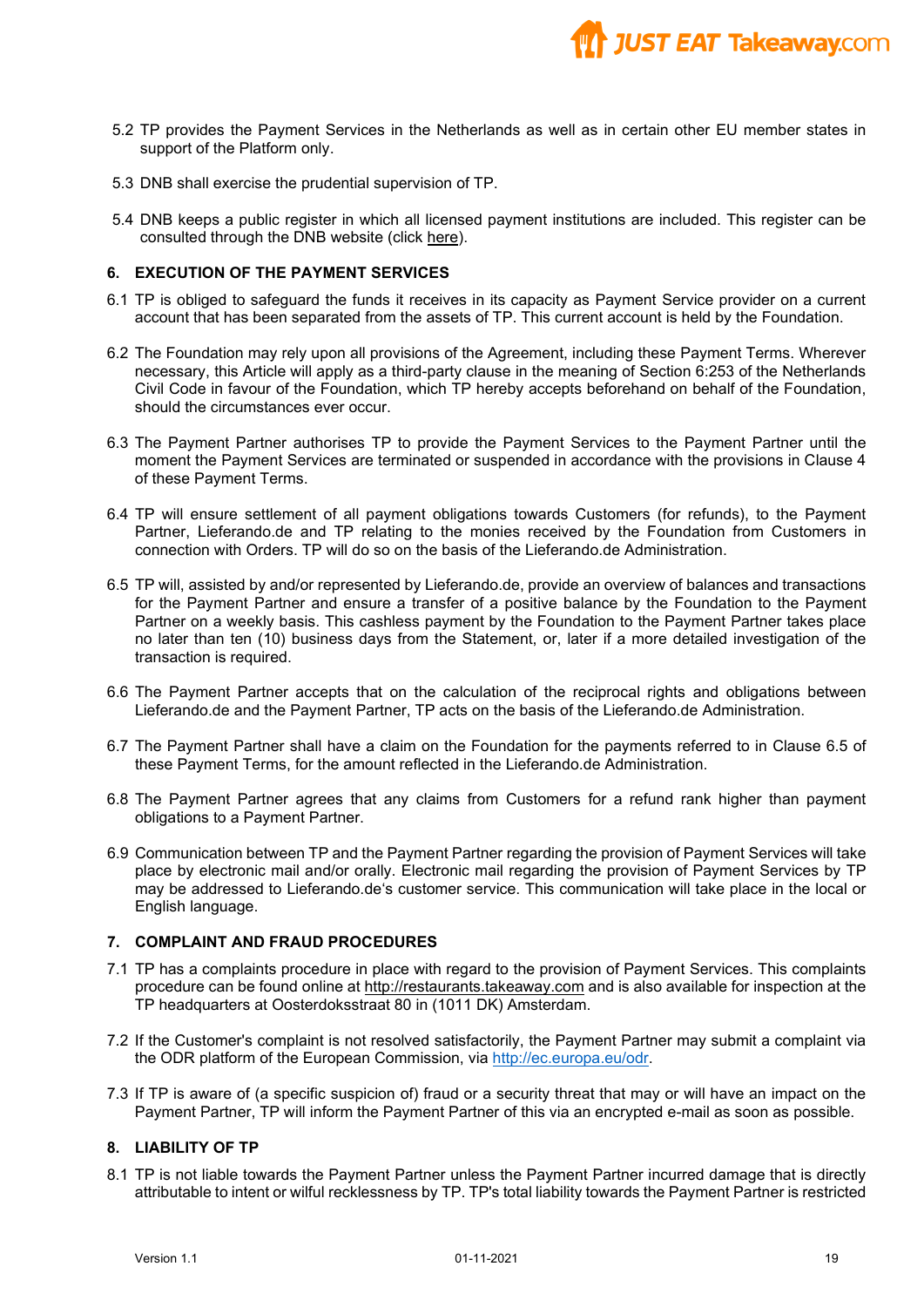

(cumulatively) to the amount that is paid in the relevant case on the grounds of the liability insurance taken out by TP. If, for any reason whatsoever, no payment of this insurance should take place, any liability of TP towards the Payment Partner, regardless the legal ground, is restricted (cumulatively) to EUR 10,000 (ten thousand euros) or the equivalent in the local currency.

- 8.2 Amounts payable by Customers shall only be contributed to the balance payable by TP to the Payment Partner in accordance with Clause 6.5 to the extent that such amount is received by TP or the Foundation.TP is not liable for any damage that occurs because Customers do not fulfil their financial obligations towards the Payment Partner.
- 8.3 The Payment Partner will notify TP immediately and no later than thirteen (13) months after the value date of a non-permitted or incorrect payment transaction in via e-mail.

## **9. OTHER PROVISIONS**

- 9.1 The TP Payment Service administration in combination with the Lieferando.de Administration provide full proof, but the Payment Partner may provide evidence to the contrary.
- 9.2 The Payment Partner waives any right to invoke suspension of payments or set-off.
- 9.3 TP may transfer its rights or obligations arising from the Payment Services to third parties.
- 9.4 The Payment Partner will observe confidentiality in respect of the Payment Services and will not disclose to third parties any information it has received with respect to the Payment Services, unless this takes place after prior approval of TP or disclosure of the relevant information is required on the basis of legislation or regulations, any requirement from an exchange acknowledged by the government, or a binding decision of the court or other government body.
- 9.5 If a provision of these Payment Terms proves to be null and void, invalid or unenforceable in full or in part, the relevant provision or the relevant part thereof will be deemed not to be a part of these Payment Terms, but this will have no consequences for the validity, binding effect and enforceability of the other provisions in these Payment Terms.
- 9.6 The following provisions of the Netherlands Civil Code do not apply in the relationship between TP and the Payment Partner under the Payments Terms: articles 7:516, 7:517, 7:518 and 7:519, article 7:520(1), article 7:522(3), article 7:527, articles 7:529 to 7:531, article 7:534 and articles 7:543, 7:544 and 7:545 Netherlands Civil Code and all legislation pursuant to and/or based on such articles. Furthermore, if not already covered by the articles referred to in the preceding sentence, the rules regarding provision of information in the Market Conduct Supervision (Financial Institutions) Decree (Besluit gedragstoezicht financiële ondernemingen Wft) that follow from Title III PSD 2 do not apply.
- 9.7 Article 9.6 of these Payment Terms contains the exclusion of the relevant provisions of PSD 2 as implemented in Dutch law. Consequently, all rules with regard to the content and provision of the information required by Title III of PSD 2 and the following provisions of Title IV of PSD 2 do not apply to the Payment Services that TP provides under these Payments Terms: article 62(1), article 64(3), article 72, article 74, article 76, article 77, article 80 and article 89 of PSD 2 and all legislation pursuant to and/or based on such articles, including, to the extent applicable, the foreign law implementation of these articles of PSD2.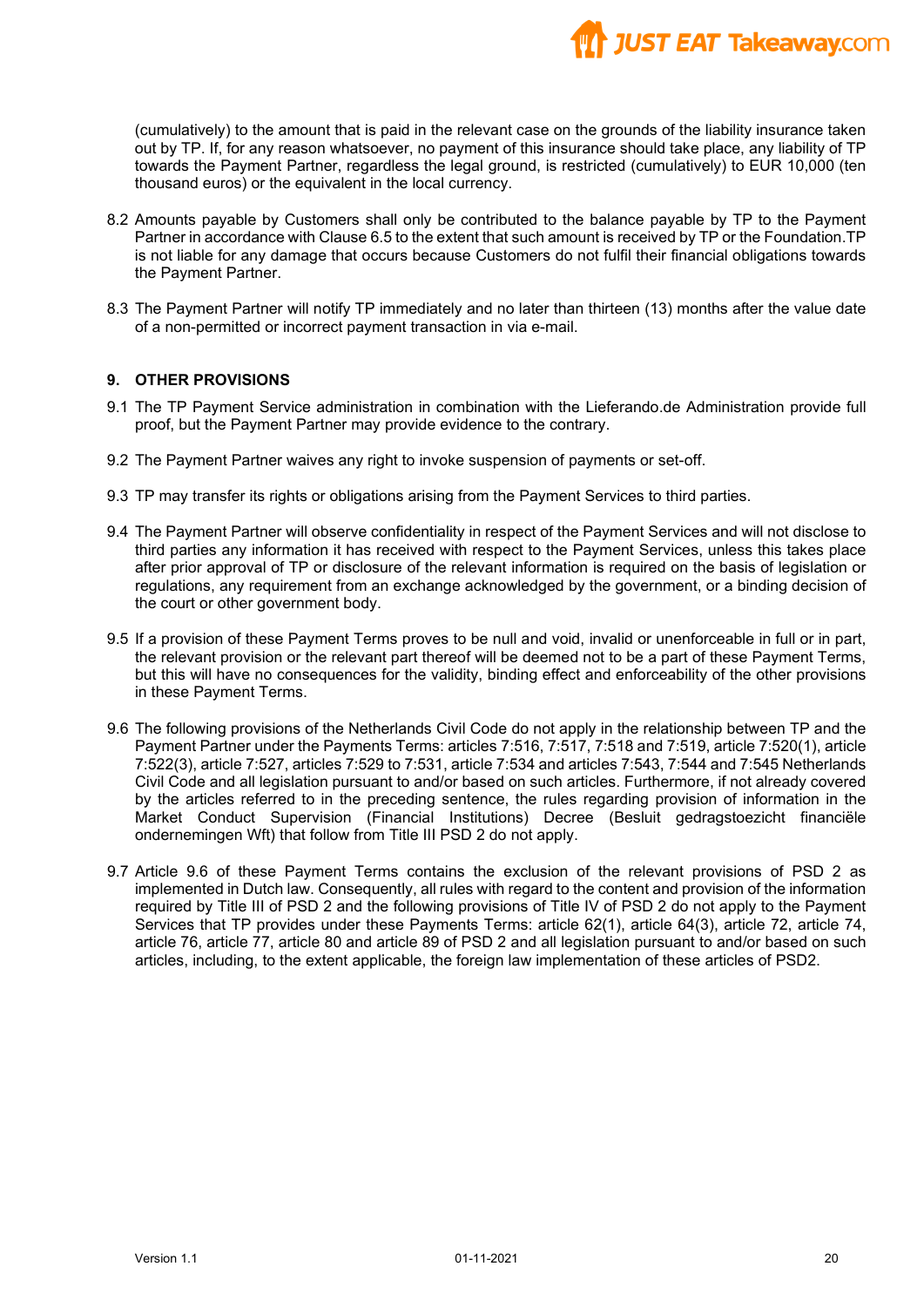

# **SECTION D. SUPPLEMENTAL TERMS - DELIVERY SERVICES**

## **1. APPLICATION**

This Section D applies where we have agreed to procure Delivery Services for you.

#### **2. LIEFERANDO.DE RIGHTS AND OBLIGATIONS**

In procuring the Delivery Services, we:

- 2.1. will use commercially reasonable efforts to have the Order delivered to the Customer;
- 2.2. may charge each Customer a fee on a per Order basis for Delivery (which we may vary from time to time);
- 2.3. may determine the service times during which Delivery Services are offered, which may vary depending on the Restaurant and area;
- 2.4. may determine the maximum distance that will be permitted between a Restaurant and the Customer for a particular Order, which will be determined based on radius and polygon analysis and may change from time to time at our discretion;
- 2.5. have the right to withdraw Delivery Services for an Order within a reasonable timeframe following receipt of the Order confirmation, if the Delivery Services cannot be performed on time due to capacity problems, in which case you will be reimbursed for reasonable costs made on a case-by-case basis;
- 2.6. reserve the right to set a minimum Order value before any Orders using our Delivery Services are processed and accepted;
- 2.7. have the right to charge you for all reasonable costs made if, and insofar, an Order cannot be delivered or is substantially delayed due to a cause attributable to you;
- 2.8. will reimburse reasonable costs made by you if, and insofar as, an Order cannot be delivered or is substantially delayed due to a cause attributable to us; and
- 2.9. may suspend or cease to provide Delivery Services in accordance with Clause 14.1 of the General Terms if you do not comply with any reasonable rules or guidelines relating to Orders for delivery which we may give you notice of from time to time, or in the event of Force Majeure.

# **3. RESTAURANT OBLIGATIONS**

Where we procure the Delivery Services, you must:

- 3.1. choose a Preparation Time for each Order received via the Connection Method and then confirm the Order; after confirmation of the Order, the Preparation Time cannot be changed;
- 3.2. prepare the Goods which have been requested in the Order so they are ready for collection by us at the agreed pick-up time;
- 3.3. use packaging which is suitable for delivery (including by preventing cross-contamination and maintain safe temperatures of the food during delivery) and does not exceed the size of the delivery bag (45cm x 42cm x 42cm) used by the Courier to deliver the Order;
- 3.4. check each Order to ensure it is accurate, complete and contains all the Goods ordered;
- 3.5. ensure that accurate allergen information relevant to that Order is provided with the Goods at the point of collection;
- 3.6. ensure the Order number you hold corresponds with the Order number presented by us or the Delivery Partner (as applicable); and
- 3.7. take reasonable steps to avoid significant delays in handing Orders to us or the Delivery Partner (as applicable).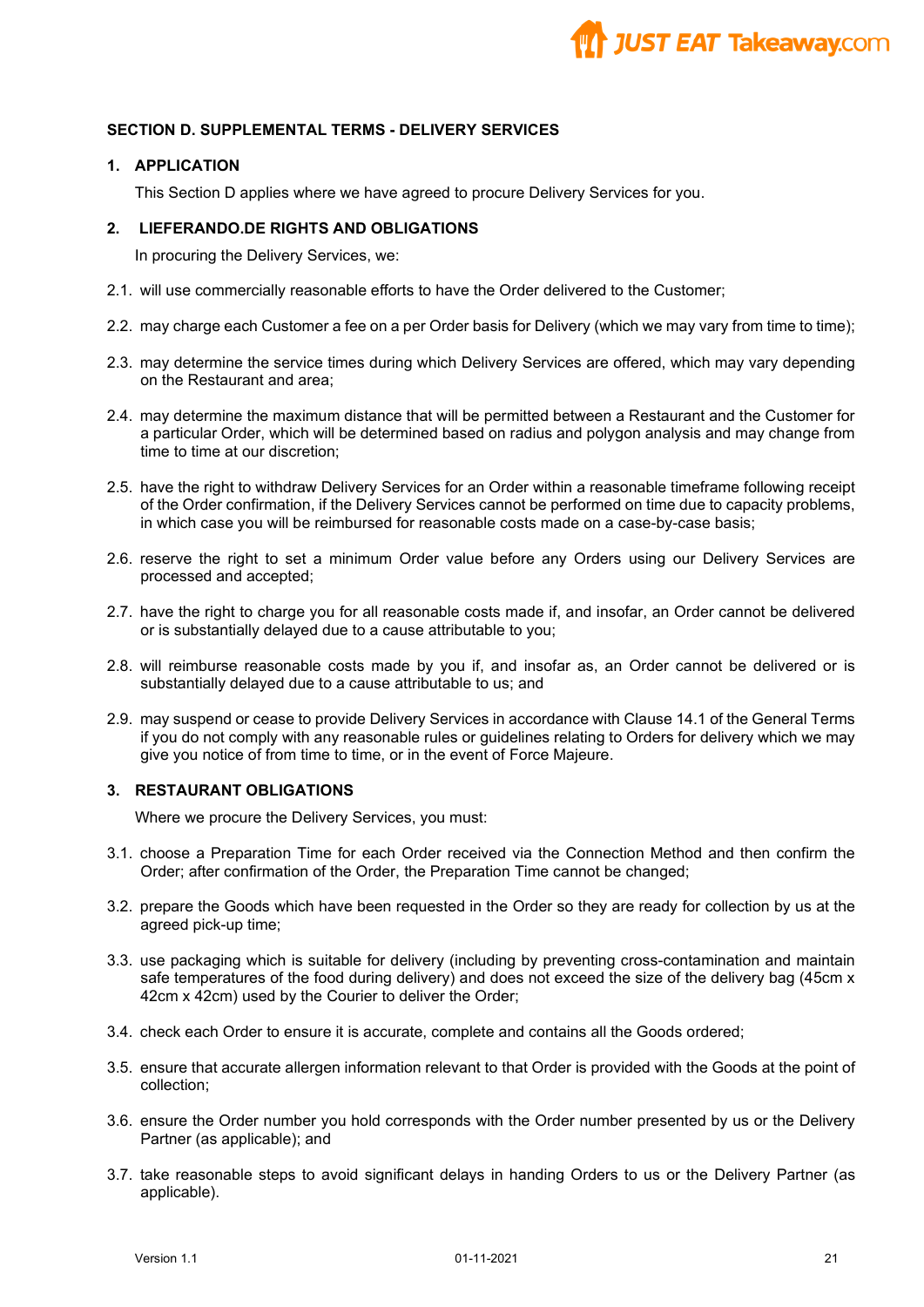

# **4. CHARGES AND INVOICING**

For each Order picked up or delivered using Delivery Services, you must pay the relevant Fees set out in the Agreement which may apply. This will be included in each Tax Invoice/Statement.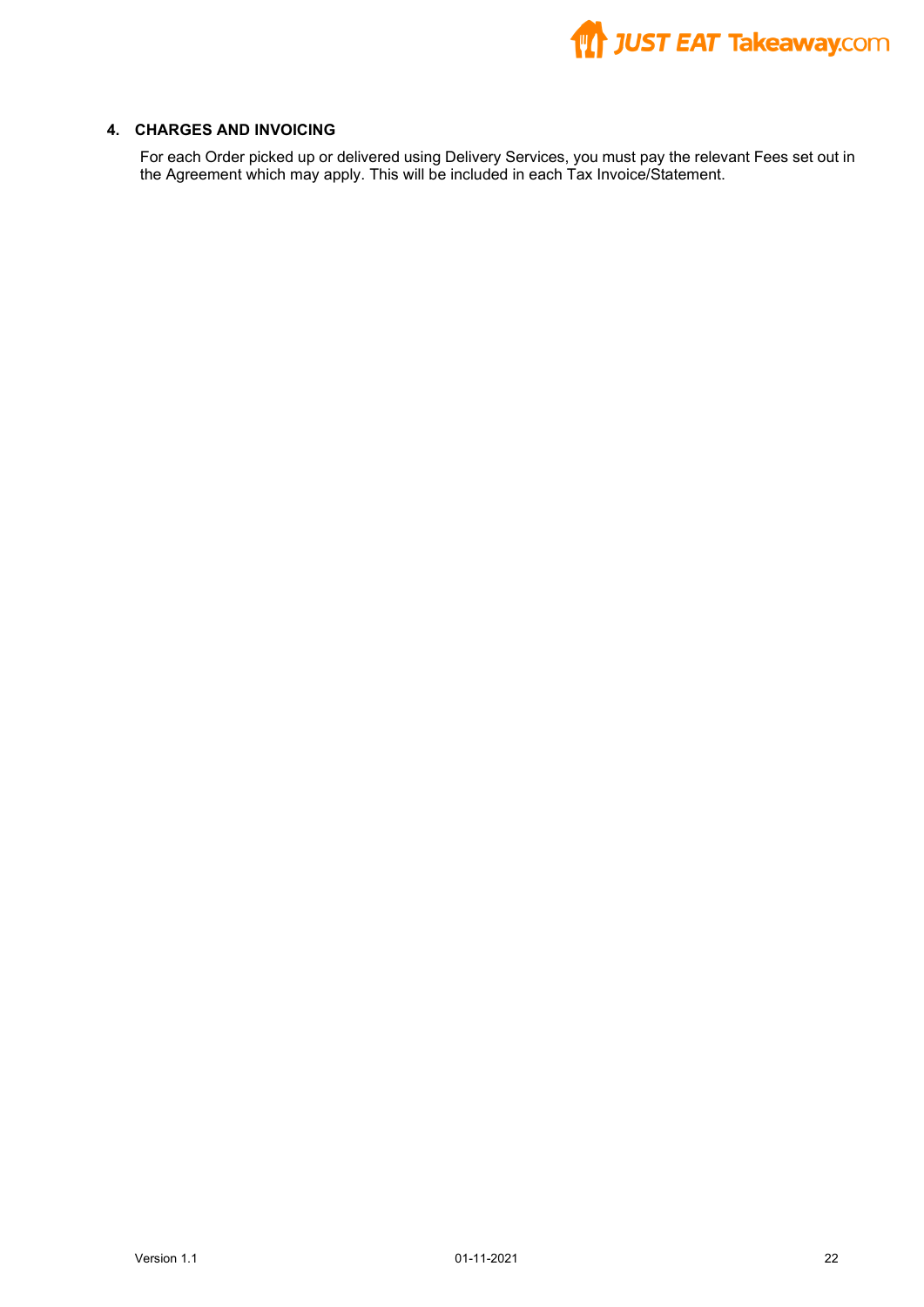

## **SECTION E. SUPPLEMENTAL TERMS – STAMPCARDS**

#### **1. APPLICATION**

This Section E applies in case you have signed up for the Stampcard Program.

#### **2. PARTICIPATION**

- 2.1 To participate in the Stampcard Program and award Stamps to Customers, you need to sign up for the Stampcard Program. You can sign up by ticking the relevant option on the registration form if available, by registering via our customer service or by clicking the 'Join Now' button in the Restaurant Portal.
- 2.2 We may refuse the participation of a Restaurant in the Stampcard Program at our sole discretion.

# **3. STAMPS**

- 3.1 Stamps are awarded exclusively by you to a Customer. We are only the technical provider of the Stampcard Program.
- 3.2 Customers with a valid email address will automatically receive 1 Stamp for an Order placed at your Restaurant. Customers can receive a maximum of 1 Stamp per day.
- 3.3 Within 48 hours of placing an Order with your Restaurant, a Customer that is signed up for the Lieferando.de newsletter will automatically receive an email with an up-to-date overview of Stampcard of that Restaurant and a link to the total overview of Stampcards.
- 3.4 A Stampcard is full and complete after having collected five Stamps from the same Restaurant. A Stampcard Voucher will be emailed to the Customer within 48 hours after the Stampcard is full.
- 3.5 Stamps expire 12 months following the date the Stamps have been awarded to the Customer.
- 3.6 Stamps are not transferable between Restaurants, Customers, email addresses, Stampcards or otherwise.
- 3.7 We will correct Stamps that were awarded while the Order and/ or payment thereof was cancelled. However, if such Stamp completed a Stampcard and resulted in the generation of a Stampcard Voucher, the Stamp is considered valid and the Stampcard Voucher will be redeemable.

# **4. STAMPCARD VOUCHERS**

- 4.1 A Stampcard Voucher:
	- can only be redeemed with an Order with the Restaurant from which the Stamps were received;
	- can only be redeemed in combination with an online payment; and
	- cannot be combined with other vouchers of any kind.
- 4.2 The Stampcard Voucher is redeemable up and until 90 days after the Stampcard Voucher was issued.
- 4.3 The value of a Stampcard Voucher equals 10% of the total Order amount of the five Orders for which the Stamps were collected.
- 4.4 The costs of a redeemed Stampcard Voucher are for your account.
- 4.5 The total amount that is paid by Customers with Stampcard Vouchers in your Restaurant will be visible on the Statement in the Restaurant Portal.
- 4.6 The Fees you owe to us will be based on the Gross Order Value of the Order, thus also over the amount of the Stampcard Voucher if a Stampcard Voucher is used.